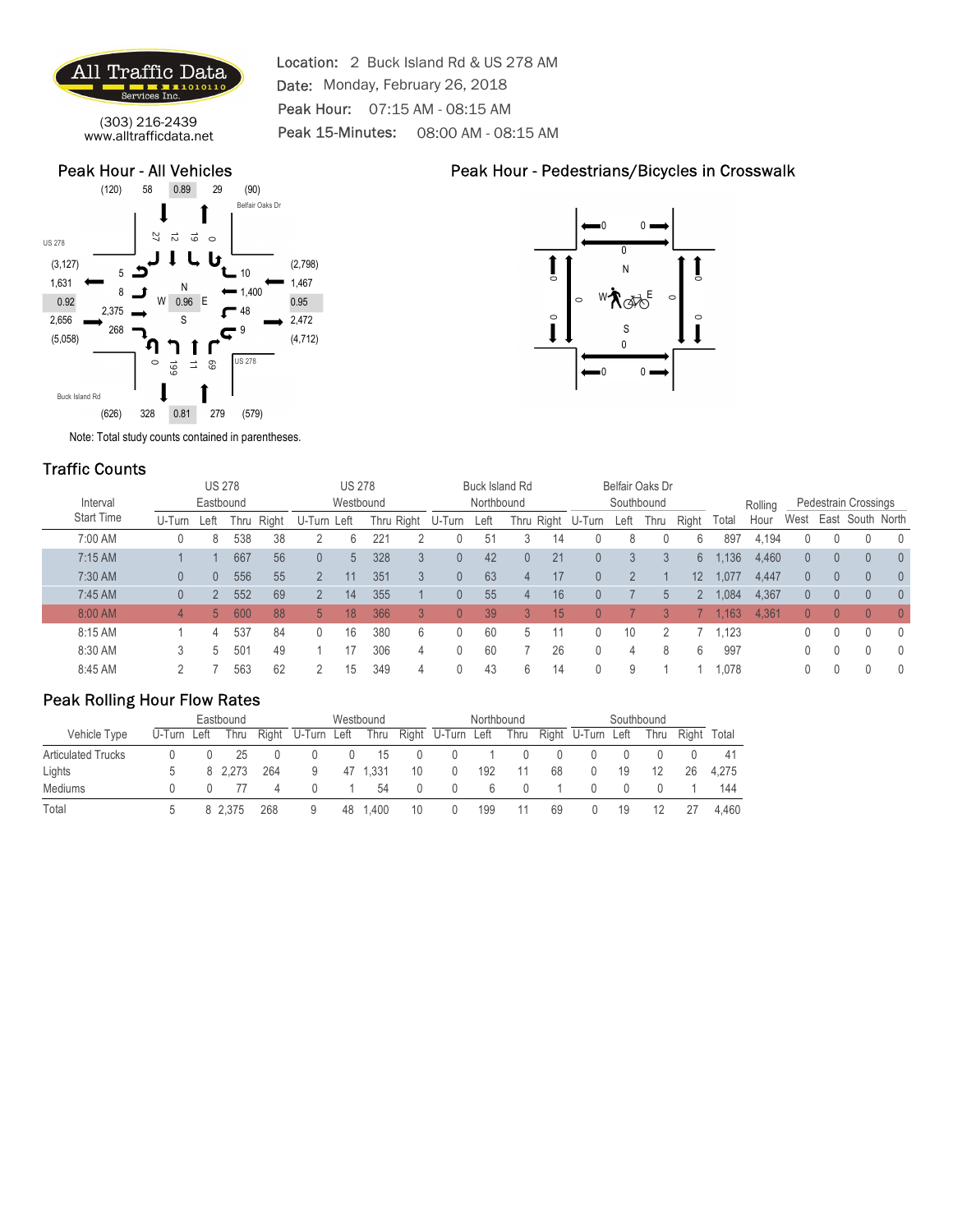

(303) 216-2439<br>rw.alltrafficdata.net **Peak 15-Minutes:** 07:15 AM - 07:30 AM Location: 4 Blufton Rd & US 278 AM Date: Monday, February 26, 2018 Peak Hour: 07:15 AM - 08:15 AM **ffic Data**<br>
Location: 4 Blufton Rd & US 278 AM<br>
Date: Monday, February 26, 2018<br>
Peak Hour: 07:15 AM - 08:15 AM<br> **All Vehicles**<br>
Peak 15-Minutes: 07:15 AM - 07:30 AM<br> **All Vehicles**<br>
Peak Hour - Pedestrians/Bicycles in (

#### Peak Hour - All Vehicles



### Peak Hour - Pedestrians/Bicycles in Crosswalk



### Traffic Counts

|                                                    | Services Inc.  |                                                                            |               |    | Date: Monday, February 26, 2018 |               |          |   |                     |                   |   |         |                                               |              |                          |                 |          |                                               |              |                       |                                  |                |
|----------------------------------------------------|----------------|----------------------------------------------------------------------------|---------------|----|---------------------------------|---------------|----------|---|---------------------|-------------------|---|---------|-----------------------------------------------|--------------|--------------------------|-----------------|----------|-----------------------------------------------|--------------|-----------------------|----------------------------------|----------------|
|                                                    |                |                                                                            |               |    | Peak Hour: 07:15 AM - 08:15 AM  |               |          |   |                     |                   |   |         |                                               |              |                          |                 |          |                                               |              |                       |                                  |                |
| www.alltrafficdata.net                             | (303) 216-2439 |                                                                            |               |    | Peak 15-Minutes:                |               |          |   | 07:15 AM - 07:30 AM |                   |   |         |                                               |              |                          |                 |          |                                               |              |                       |                                  |                |
| <b>Peak Hour - All Vehicles</b>                    |                |                                                                            |               |    |                                 |               |          |   |                     |                   |   |         |                                               |              |                          |                 |          | Peak Hour - Pedestrians/Bicycles in Crosswalk |              |                       |                                  |                |
| (159)                                              | 0.85<br>81     | 41                                                                         | (85)          |    |                                 |               |          |   |                     |                   |   |         |                                               |              |                          |                 |          |                                               |              |                       |                                  |                |
| <b>US 278</b><br>(2,921)                           | 32<br>$\infty$ | 29<br>$\circ$<br>u                                                         | Waterford Dr  |    | (2,628)                         |               |          |   |                     |                   |   | $\circ$ |                                               |              | $0 =$                    |                 |          |                                               |              |                       |                                  |                |
| 1,511<br>0.84<br>1.99<br>2,259                     | 0.93           |                                                                            |               |    | 1,366<br>0.90<br>2,141          |               |          |   |                     |                   |   | $\circ$ | $\circ$                                       | <b>™∧</b> ⊛⊁ | $\circ$                  |                 |          |                                               |              |                       |                                  |                |
| 246<br>(4,270)                                     | $\circ$        | $\overrightarrow{L}$                                                       | <b>US 278</b> |    | (3,993)                         |               |          |   |                     |                   |   |         |                                               | S            |                          |                 |          |                                               |              |                       |                                  |                |
| <b>Blufton Rd</b>                                  | $761$          | $115$                                                                      |               |    |                                 |               |          |   |                     |                   |   |         | $\rule{0.2cm}{0.15mm}$                        |              | $\overline{\phantom{a}}$ |                 |          |                                               |              |                       |                                  |                |
| (702)                                              | 337<br>0.88    | 324                                                                        | (644)         |    |                                 |               |          |   |                     |                   |   |         |                                               |              |                          |                 |          |                                               |              |                       |                                  |                |
| Note: Total study counts contained in parentheses. |                |                                                                            |               |    |                                 |               |          |   |                     |                   |   |         |                                               |              |                          |                 |          |                                               |              |                       |                                  |                |
| <b>Traffic Counts</b>                              |                |                                                                            |               |    |                                 |               |          |   |                     |                   |   |         |                                               |              |                          |                 |          |                                               |              |                       |                                  |                |
|                                                    |                | <b>US 278</b>                                                              |               |    |                                 | <b>US 278</b> |          |   |                     | <b>Blufton Rd</b> |   |         |                                               | Waterford Dr |                          |                 |          |                                               |              |                       |                                  |                |
| Interval                                           |                | Eastbound                                                                  |               |    |                                 | Westbound     |          |   |                     | Northbound        |   |         |                                               | Southbound   |                          |                 |          | Rolling                                       |              | Pedestrain Crossings  |                                  |                |
| <b>Start Time</b>                                  |                | U-Turn Left Thru Right                                                     |               |    | U-Turn Left                     |               |          |   | Thru Right U-Turn   | Left              |   |         | Thru Right U-Turn Left Thru Right Total       |              |                          |                 |          | Hour                                          |              | West East South North |                                  |                |
| 7:00 AM                                            | 2              | 1                                                                          | 499           | 47 | $\mathbf 0$                     | 14            | 228      |   | 0                   | 32                | 0 | 23      | $\mathbf{0}$                                  | 9            |                          |                 | 863      | 3,889                                         | 0            | 0                     | $\begin{array}{c} \n\end{array}$ |                |
| 7:15 AM                                            | $\overline{0}$ |                                                                            | 623           | 57 | $\overline{0}$                  | 10            | 287      |   | $\Omega$            | 46                |   | 24      |                                               |              |                          | 10 <sup>°</sup> | 1,080    | 4,030                                         | $\mathbf{0}$ | $\overline{0}$        |                                  |                |
| 7:30 AM                                            | $\overline{0}$ |                                                                            | 497           | 60 | $\mathbf{0}$                    | 12            | 275      |   | $\overline{0}$      | 47                |   | 37      | $\Omega$                                      |              |                          |                 | 948      | 3,960                                         | $\mathbf{0}$ | $\overline{0}$        | $\mathbf{0}$                     |                |
| 7:45 AM                                            |                |                                                                            | 436           | 49 | $\theta$                        | 20            | 381      |   | 0                   | 60                |   | 22      |                                               |              |                          | 12 <sup>°</sup> | 998      | 3,878                                         | $\mathbf{0}$ | $\theta$              | $\theta$                         |                |
| 8:00 AM                                            |                | 10 <sup>°</sup>                                                            | 441           | 80 | $\theta$                        | 29            | 341      |   | 0                   | 39                | 3 | 32      | $\theta$                                      |              |                          | $6\overline{6}$ | 1,004    | 3,812                                         | $\mathbf{0}$ | $\overline{0}$        |                                  | $\overline{0}$ |
| 8:15 AM                                            | -2             | 6                                                                          | 446           | 83 | $\mathbf{0}$                    | 18            | 329      |   |                     | 63                | 3 | 30      |                                               |              |                          | 12              | 1,010    |                                               | 0            |                       |                                  |                |
| 8:30 AM                                            |                | 6                                                                          | 371           | 65 | $\Omega$                        | 19            | 309      |   |                     | 51                | 2 | 24      |                                               |              |                          |                 | 866      |                                               |              |                       |                                  |                |
| 8:45 AM                                            | 2              | $\overline{7}$                                                             | 397           | 74 | $\mathbf 0$                     | 24            | 310      |   | $\Omega$            | 51                | 8 | 32      | $\mathbf{0}$                                  | 10           |                          | 8               | 932      |                                               | 0            |                       |                                  | $\Omega$       |
| <b>Peak Rolling Hour Flow Rates</b>                |                |                                                                            |               |    |                                 |               |          |   |                     |                   |   |         |                                               |              |                          |                 |          |                                               |              |                       |                                  |                |
|                                                    |                | Eastbound                                                                  |               |    |                                 | Westbound     |          |   |                     | Northbound        |   |         |                                               | Southbound   |                          |                 |          |                                               |              |                       |                                  |                |
| Vehicle Type                                       | U-Turn Left    |                                                                            |               |    | Thru Right U-Turn Left          |               |          |   |                     |                   |   |         | Thru Right U-Turn Left Thru Right U-Turn Left |              | Thru Right Total         |                 |          |                                               |              |                       |                                  |                |
| <b>Articulated Trucks</b>                          | $\mathbf 0$    | 0                                                                          | 16            | -4 | 0                               | 0             | 10       | 0 | $\mathbf{0}$        | $\overline{2}$    |   | 0       | 0                                             | $\mathbf 0$  | $\mathbf 0$              | 0               | 32       |                                               |              |                       |                                  |                |
| Lights                                             | 3              | 13 1,916 236                                                               |               |    | 0                               |               | 69 1,222 | 9 | $\overline{0}$      | 183               |   | 16 112  | $\overline{0}$                                | 29           | 19                       |                 | 31 3,858 |                                               |              |                       |                                  |                |
| Mediums                                            |                | 0 0 65 6 0 2 52 2 0 7 1 3 0 0 1 1 140                                      |               |    |                                 |               |          |   |                     |                   |   |         |                                               |              |                          |                 |          |                                               |              |                       |                                  |                |
| Total                                              |                | 3  13  1,997  246  0  71  1,284  11  0  192  17  115  0  29  20  32  4,030 |               |    |                                 |               |          |   |                     |                   |   |         |                                               |              |                          |                 |          |                                               |              |                       |                                  |                |
|                                                    |                |                                                                            |               |    |                                 |               |          |   |                     |                   |   |         |                                               |              |                          |                 |          |                                               |              |                       |                                  |                |
|                                                    |                |                                                                            |               |    |                                 |               |          |   |                     |                   |   |         |                                               |              |                          |                 |          |                                               |              |                       |                                  |                |
|                                                    |                |                                                                            |               |    |                                 |               |          |   |                     |                   |   |         |                                               |              |                          |                 |          |                                               |              |                       |                                  |                |
|                                                    |                |                                                                            |               |    |                                 |               |          |   |                     |                   |   |         |                                               |              |                          |                 |          |                                               |              |                       |                                  |                |
|                                                    |                |                                                                            |               |    |                                 |               |          |   |                     |                   |   |         |                                               |              |                          |                 |          |                                               |              |                       |                                  |                |

|                           |             |    | Eastbound |     |                   |    | Westbound |   |                   | Northbound |      |     |                   |    | Southbound |             |       |
|---------------------------|-------------|----|-----------|-----|-------------------|----|-----------|---|-------------------|------------|------|-----|-------------------|----|------------|-------------|-------|
| Vehicle Type              | U-Turn Left |    | Thru      |     | Right U-Turn Left |    | Thru      |   | Right U-Turn Left |            | Thru |     | Right U-Turn Left |    | Thru       | Right Total |       |
| <b>Articulated Trucks</b> |             |    | 16        |     |                   |    | 10        |   |                   |            |      |     |                   |    |            |             |       |
| Lights                    |             | 13 | 1.916     | 236 |                   | 69 | 1.222     | 9 | $\Omega$          | 183        | 16   | 112 |                   | 29 | 19         | 31          | 3.858 |
| Mediums                   |             |    | 65        |     |                   |    | 52        |   |                   |            |      |     |                   |    |            |             | 140   |
| Total                     |             |    | 997.،     | 246 |                   |    | .284      |   |                   | 192        |      |     |                   | 29 | 20         | 32          | 4.030 |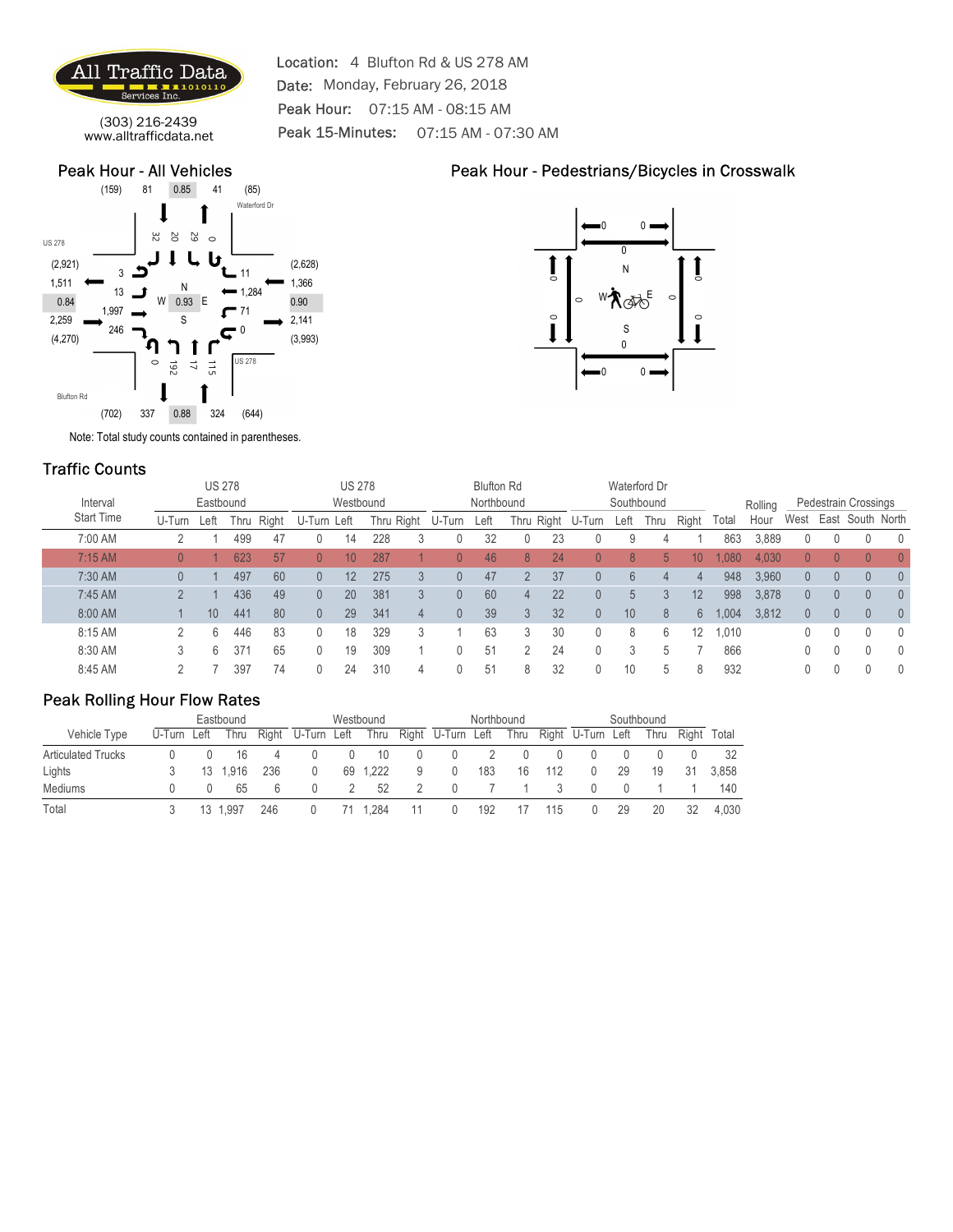

Location: 5 Homedepot & US 278 AM Date: Monday, February 26, 2018 Peak Hour: 07:15 AM - 08:15 AM Peak 15-Minutes: 07:15 AM - 07:30 AM **ffic Data**<br>
Location: 5 Homedepot & US 278 AM<br>
Date: Monday, February 26, 2018<br>
Peak Hour: 07:15 AM - 08:15 AM<br> **All Vehicles**<br>
Peak 15-Minutes: 07:15 AM - 07:30 AM<br> **All Vehicles**<br>
Peak Hour - Pedestrians/Bicycles in<br>
P

#### Peak Hour - All Vehicles



### Peak Hour - Pedestrians/Bicycles in Crosswalk



### Traffic Counts

|                                                                                                                                                   | Services Inc.                                                 |                                                                                |                                           |    |                                              |                |                                |   | Date: Monday, February 26, 2018 |            |    |                    |                                                                                                   |                           |                                     |                |          |                                               |              |                       |                |                |
|---------------------------------------------------------------------------------------------------------------------------------------------------|---------------------------------------------------------------|--------------------------------------------------------------------------------|-------------------------------------------|----|----------------------------------------------|----------------|--------------------------------|---|---------------------------------|------------|----|--------------------|---------------------------------------------------------------------------------------------------|---------------------------|-------------------------------------|----------------|----------|-----------------------------------------------|--------------|-----------------------|----------------|----------------|
|                                                                                                                                                   |                                                               |                                                                                |                                           |    |                                              |                | Peak Hour: 07:15 AM - 08:15 AM |   |                                 |            |    |                    |                                                                                                   |                           |                                     |                |          |                                               |              |                       |                |                |
| www.alltrafficdata.net                                                                                                                            | (303) 216-2439                                                |                                                                                |                                           |    |                                              |                | Peak 15-Minutes:               |   | 07:15 AM - 07:30 AM             |            |    |                    |                                                                                                   |                           |                                     |                |          |                                               |              |                       |                |                |
| <b>Peak Hour - All Vehicles</b>                                                                                                                   |                                                               |                                                                                |                                           |    |                                              |                |                                |   |                                 |            |    |                    |                                                                                                   |                           |                                     |                |          | Peak Hour - Pedestrians/Bicycles in Crosswalk |              |                       |                |                |
| (84)<br><b>US 278</b><br>(2,580)<br>1,324<br>0.86<br>2,109<br>(4,054)<br>Homedepot<br>(239)<br>Note: Total study counts contained in parentheses. | 42<br>0.81<br>23<br>S<br>0.93<br>$\circ$<br>27<br>131<br>0.88 | 124<br>$\overrightarrow{4}$<br>$\circ$<br>u<br>$\circ$<br>$\overline{3}$<br>77 | (249)<br>Target<br><b>US 278</b><br>(178) |    | (2,580)<br>1,329<br>0.89<br>1,978<br>(3,828) |                |                                |   |                                 |            |    | $\circ$<br>$\circ$ | $\circ$<br>$\rule{0.2cm}{0.15mm}$                                                                 | $0 -$<br><b>™∧</b> ≪<br>S | $\circ$<br>$\overline{\phantom{a}}$ |                |          |                                               |              |                       |                |                |
|                                                                                                                                                   |                                                               |                                                                                |                                           |    |                                              |                |                                |   |                                 |            |    |                    |                                                                                                   |                           |                                     |                |          |                                               |              |                       |                |                |
| <b>Traffic Counts</b>                                                                                                                             |                                                               | <b>US 278</b>                                                                  |                                           |    |                                              | <b>US 278</b>  |                                |   |                                 | Homedepot  |    |                    |                                                                                                   | Target                    |                                     |                |          |                                               |              |                       |                |                |
| Interval                                                                                                                                          |                                                               | Eastbound                                                                      |                                           |    |                                              | Westbound      |                                |   |                                 | Northbound |    |                    |                                                                                                   | Southbound                |                                     |                |          | Rolling                                       |              | Pedestrain Crossings  |                |                |
| <b>Start Time</b>                                                                                                                                 |                                                               |                                                                                | U-Turn Left Thru Right U-Turn Left        |    |                                              |                |                                |   | Thru Right U-Turn               | Left       |    |                    | Thru Right U-Turn Left Thru Right Total                                                           |                           |                                     |                |          | Hour                                          |              | West East South North |                |                |
| 7:00 AM                                                                                                                                           | 3                                                             |                                                                                | 19 527                                    | 8  | 3                                            | 4              | 220                            |   | 0                               |            |    | 8                  | $\mathbf{0}$                                                                                      |                           |                                     | $\Omega$       | 805      | 3,495                                         | 0            | 0                     |                |                |
| 7:15 AM                                                                                                                                           |                                                               |                                                                                | 15 610                                    | 13 |                                              | 8 <sup>8</sup> | 279                            |   |                                 |            |    |                    |                                                                                                   |                           |                                     |                | 954      | 3,557                                         | $\mathbf{0}$ | $\overline{0}$        |                |                |
| 7:30 AM                                                                                                                                           |                                                               | 38                                                                             | 462                                       | 15 |                                              | 11             | 275                            |   |                                 |            |    |                    |                                                                                                   |                           |                                     |                | 832      | 3,499                                         | $\mathbf{0}$ | $\overline{0}$        | $\mathbf{0}$   |                |
| 7:45 AM                                                                                                                                           |                                                               | 28                                                                             | 427                                       | 17 |                                              | 24             | 378                            |   |                                 |            |    |                    |                                                                                                   |                           |                                     |                | 904      | 3,500                                         | $\mathbf{0}$ | $\theta$              | $\overline{0}$ |                |
| 8:00 AM                                                                                                                                           |                                                               | 28                                                                             | 430                                       | 16 | $\overline{0}$                               | 22             | 322                            |   |                                 | -14        |    |                    |                                                                                                   |                           |                                     | 12             | 867      | 3,401                                         | $\mathbf{0}$ | $\overline{0}$        |                | $\overline{0}$ |
| 8:15 AM                                                                                                                                           |                                                               | 32                                                                             | 460                                       | 16 | $\mathbf{0}$                                 | 17             | 334                            |   |                                 | 15         |    |                    |                                                                                                   |                           |                                     |                | 896      |                                               | 0            |                       |                |                |
|                                                                                                                                                   |                                                               |                                                                                |                                           |    |                                              |                |                                |   |                                 |            |    |                    |                                                                                                   |                           |                                     |                |          |                                               |              |                       |                |                |
| 8:30 AM                                                                                                                                           |                                                               | 28                                                                             | 402                                       | 14 |                                              | 12             | 326                            |   |                                 | 11         | 10 |                    |                                                                                                   |                           |                                     |                | 833      |                                               |              |                       |                |                |
| 8:45 AM                                                                                                                                           | 2                                                             | 22                                                                             | 393                                       | 18 | 5                                            | 15             | 304                            |   | $\Omega$                        | 13         | 3  | 12                 | $\Omega$                                                                                          |                           | 3                                   | $\overline{7}$ | 805      |                                               | 0            |                       |                | $\Omega$       |
| <b>Peak Rolling Hour Flow Rates</b>                                                                                                               |                                                               |                                                                                |                                           |    |                                              |                |                                |   |                                 |            |    |                    |                                                                                                   |                           |                                     |                |          |                                               |              |                       |                |                |
|                                                                                                                                                   |                                                               | Eastbound                                                                      |                                           |    |                                              | Westbound      |                                |   |                                 | Northbound |    |                    |                                                                                                   | Southbound                |                                     |                |          |                                               |              |                       |                |                |
| Vehicle Type                                                                                                                                      | U-Turn Left                                                   |                                                                                | Thru                                      |    |                                              |                |                                |   |                                 |            |    |                    | Right U-Turn Left Thru Right U-Turn Left Thru Right U-Turn Left                                   |                           | Thru Right Total                    |                |          |                                               |              |                       |                |                |
|                                                                                                                                                   | $\mathbf 0$                                                   | 0                                                                              | 19                                        | 0  | 0                                            |                | 9                              |   |                                 | $\theta$   |    |                    | 0                                                                                                 | $\mathbf{0}$              | $\mathbf{0}$                        |                | 30       |                                               |              |                       |                |                |
| Articulated Trucks                                                                                                                                | 10                                                            |                                                                                | 108 1,848                                 | 61 | 4                                            |                | 64 1,193                       | 6 | $\mathbf 0$                     | 37         | 9  | 31                 | $\mathbf 0$                                                                                       | 14                        | $\overline{4}$                      |                | 22 3,411 |                                               |              |                       |                |                |
| Lights                                                                                                                                            |                                                               |                                                                                |                                           |    |                                              |                |                                |   |                                 |            |    |                    |                                                                                                   |                           |                                     |                |          |                                               |              |                       |                |                |
| Mediums<br>Total                                                                                                                                  |                                                               |                                                                                |                                           |    |                                              |                |                                |   |                                 |            |    |                    | 0 1 62 0 0 0 52 0 0 0 0 0 0 0 0 1 0 116<br>10 109 1,929 61 4 65 1,254 6 0 37 9 31 0 14 5 23 3,557 |                           |                                     |                |          |                                               |              |                       |                |                |

|                           |             |     | Eastbound |     |                   |    | Westbound |     |                   | Northbound |      |    |                   | Southbound |             |       |
|---------------------------|-------------|-----|-----------|-----|-------------------|----|-----------|-----|-------------------|------------|------|----|-------------------|------------|-------------|-------|
| Vehicle Type              | U-Turn Left |     | Thru      |     | Right U-Turn Left |    | Thru      |     | Right U-Turn Left |            | Thru |    | Right U-Turn Left | Thru       | Right Total |       |
| <b>Articulated Trucks</b> |             |     | 19        |     |                   |    | м         |     |                   |            |      |    |                   |            |             | 30    |
| Lights                    | 10          | 108 | 1.848     | -61 |                   | 64 | 1.193     | 6   |                   | 37         | 9    | 31 |                   |            | 22          | 3.411 |
| Mediums                   |             |     | 62        |     |                   |    | 52        | (1) |                   |            |      |    |                   |            |             | 116   |
| Total                     | 10          | 109 | . 929. ،  | -61 |                   | 65 | .254      |     |                   | 37         | ч    |    |                   |            | 23          | 3.557 |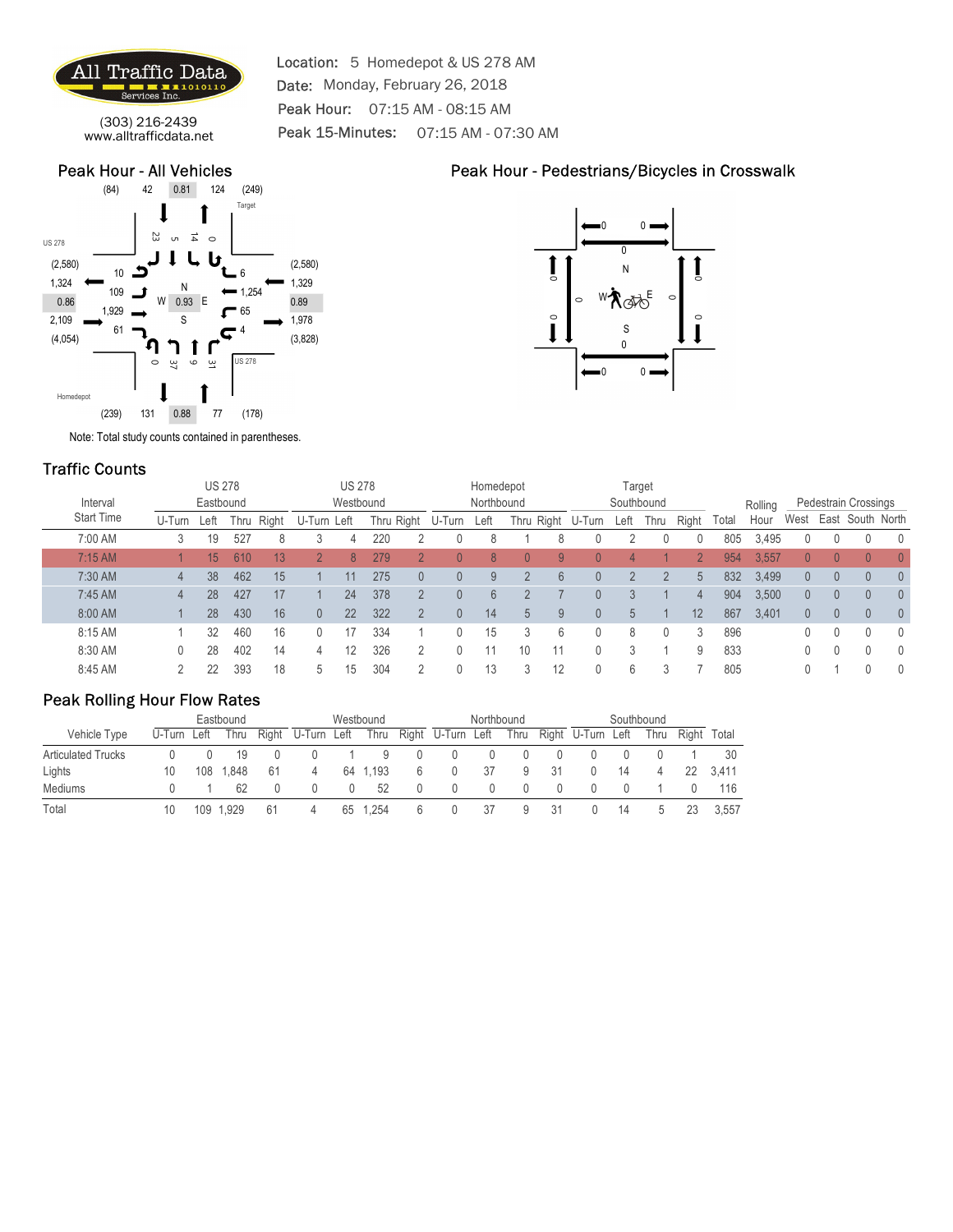

 $(303)$  216-2439<br>ww.alltrafficdata.net **Peak 15-Minutes:** Location: 4 Blufton Rd & US 278 Noon Date: Monday, February 26, 2018 Peak Hour: 12:00 PM - 01:00 PM 12:30 PM - 12:45 PM **ffic Data**<br>
Location: 4 Blufton Rd & US 278 Noon<br>
Date: Monday, February 26, 2018<br>
Peak Hour: 12:00 PM - 01:00 PM<br> **Ficidita.net**<br>
Peak 15-Minutes: 12:30 PM - 12:45 PM<br> **All Vehicles**<br> **Fig. 135**<br> **Peak Hour - Pedestrian** 

#### Peak Hour - All Vehicles





### Traffic Counts

|                                                                                                                   | Services Inc.                                                                       |                                                                              |                                                    |             |                                              |                            | Date: Monday, February 26, 2018 |                |                     |                                 |                 |                                               |                |                            |                          |                |                 |                                               |                                 |                      |                |                       |
|-------------------------------------------------------------------------------------------------------------------|-------------------------------------------------------------------------------------|------------------------------------------------------------------------------|----------------------------------------------------|-------------|----------------------------------------------|----------------------------|---------------------------------|----------------|---------------------|---------------------------------|-----------------|-----------------------------------------------|----------------|----------------------------|--------------------------|----------------|-----------------|-----------------------------------------------|---------------------------------|----------------------|----------------|-----------------------|
|                                                                                                                   |                                                                                     |                                                                              |                                                    |             |                                              |                            | Peak Hour: 12:00 PM - 01:00 PM  |                |                     |                                 |                 |                                               |                |                            |                          |                |                 |                                               |                                 |                      |                |                       |
| www.alltrafficdata.net                                                                                            | (303) 216-2439                                                                      |                                                                              |                                                    |             |                                              |                            | Peak 15-Minutes:                |                | 12:30 PM - 12:45 PM |                                 |                 |                                               |                |                            |                          |                |                 |                                               |                                 |                      |                |                       |
| <b>Peak Hour - All Vehicles</b>                                                                                   |                                                                                     |                                                                              |                                                    |             |                                              |                            |                                 |                |                     |                                 |                 |                                               |                |                            |                          |                |                 | Peak Hour - Pedestrians/Bicycles in Crosswalk |                                 |                      |                |                       |
| (136)<br><b>US 278</b><br>(4,010)<br>2,124<br>0.97<br>1.729<br>2,099<br>(4, 133)<br><b>Blufton Rd</b><br>(1, 141) | 68<br>0.69<br>$\vec{\circ}$<br>$\vec{8}$<br>0.97<br>$\circ$<br>$428$<br>0.89<br>583 | 67<br>32<br>$\circ$<br>21<br>245<br>694                                      | (135)<br>Waterford Dr<br><b>US 278</b><br>(1, 303) |             | (3,635)<br>1,920<br>0.96<br>2,007<br>(3,921) |                            |                                 |                |                     |                                 |                 | $\circ$                                       | $\circ$<br>⇔   | 0<br><b>™∧</b> ≪           | $\overline{\phantom{a}}$ |                |                 |                                               |                                 |                      |                |                       |
| Note: Total study counts contained in parentheses.                                                                |                                                                                     |                                                                              |                                                    |             |                                              |                            |                                 |                |                     |                                 |                 |                                               |                |                            |                          |                |                 |                                               |                                 |                      |                |                       |
| <b>Traffic Counts</b>                                                                                             |                                                                                     |                                                                              |                                                    |             |                                              |                            |                                 |                |                     |                                 |                 |                                               |                |                            |                          |                |                 |                                               |                                 |                      |                |                       |
| Interval                                                                                                          |                                                                                     | <b>US 278</b><br>Eastbound                                                   |                                                    |             |                                              | <b>US 278</b><br>Westbound |                                 |                |                     | <b>Blufton Rd</b><br>Northbound |                 |                                               |                | Waterford Dr<br>Southbound |                          |                |                 |                                               |                                 | Pedestrain Crossings |                |                       |
| <b>Start Time</b>                                                                                                 |                                                                                     | U-Turn Left Thru Right U-Turn Left                                           |                                                    |             |                                              |                            |                                 |                | Thru Right U-Turn   | Left                            |                 | Thru Right U-Turn Left Thru Right Total       |                |                            |                          |                |                 | Rolling<br>Hour                               |                                 |                      |                | West East South North |
| 11:00 AM                                                                                                          | 5                                                                                   |                                                                              | 418                                                | 68          | 0                                            | 51                         | 361                             | 8              | 0                   | 59                              |                 | 65                                            |                |                            |                          | 6              | 1,063           | 4,426                                         | $\mathbf{0}$                    | 0                    |                |                       |
| 11:15 AM                                                                                                          |                                                                                     | 8                                                                            | 398                                                | 77          |                                              | 65                         | 372                             | 9              | 0                   | 114                             | 10              | 38                                            |                |                            |                          | 6              | 1,113           | 4,484                                         | $\mathbf{0}$                    |                      |                |                       |
| 11:30 AM                                                                                                          |                                                                                     | 3                                                                            | 444                                                | 84          |                                              | 50                         | 345                             |                | 0                   | 99                              |                 | 61                                            |                |                            |                          | 4              | 1,112           | 4,582                                         | $\mathbf{0}$                    |                      |                |                       |
| 11:45 AM                                                                                                          |                                                                                     | 5                                                                            | 410                                                | 91          |                                              | 57                         | 390                             | $\overline{2}$ | $\mathbf{0}$        | 104                             |                 | 48                                            |                |                            |                          |                | 5 1,138         | 4,697                                         | $\mathbf{0}$                    | $\Omega$             |                |                       |
| 12:00 PM                                                                                                          |                                                                                     |                                                                              | 427                                                | 77          | $\Omega$                                     | 52                         | 380                             |                | $\overline{0}$      | 106                             |                 | 51                                            |                |                            |                          | 5 <sup>5</sup> |                 | 1,121 4,781                                   | $\mathbf{0}$                    | $\overline{0}$       |                |                       |
| 12:15 PM                                                                                                          | 10 <sup>°</sup>                                                                     |                                                                              | 5 441                                              | 78          |                                              | 63                         | 419                             |                | $\mathbf{0}$        | 94                              |                 | 78                                            |                |                            |                          |                | 3, 1, 211       |                                               | $\overline{0}$                  | $\overline{0}$       |                | $\overline{0}$        |
| 12:30 PM                                                                                                          |                                                                                     |                                                                              | 4 426                                              | 76          | $\theta$                                     | 60                         | 429                             |                | $\overline{0}$      | 130                             |                 | 61                                            | $\cup$         | 11                         |                          |                | 8, 1,227        |                                               | $\overline{0}$                  | $\overline{0}$       | $\Omega$       |                       |
| 12:45 PM                                                                                                          | 6 <sup>1</sup>                                                                      |                                                                              | 6 435                                              | 94          | $\overline{0}$                               | 65                         | 427                             | 9              | $\mathbf{0}$        | 98                              | 10 <sup>°</sup> | 55                                            | $\overline{0}$ | 11                         |                          |                | $2 \quad 1,222$ |                                               | $\begin{matrix} 0 \end{matrix}$ | $\overline{0}$       | $\overline{0}$ | $\overline{0}$        |
| <b>Peak Rolling Hour Flow Rates</b>                                                                               |                                                                                     |                                                                              |                                                    |             |                                              |                            |                                 |                |                     |                                 |                 |                                               |                |                            |                          |                |                 |                                               |                                 |                      |                |                       |
|                                                                                                                   |                                                                                     | Eastbound                                                                    |                                                    |             |                                              |                            | Westbound                       |                |                     | Northbound                      |                 |                                               |                | Southbound                 |                          |                |                 |                                               |                                 |                      |                |                       |
| Vehicle Type                                                                                                      | U-Turn Left                                                                         |                                                                              |                                                    |             | Thru Right U-Turn Left                       |                            |                                 |                |                     |                                 |                 | Thru Right U-Turn Left Thru Right U-Turn Left |                |                            | Thru Right Total         |                |                 |                                               |                                 |                      |                |                       |
| Articulated Trucks                                                                                                | $\overline{1}$                                                                      |                                                                              | 20                                                 | $\mathbf 0$ | 0                                            |                            | 24                              |                |                     | $\overline{2}$                  |                 |                                               |                |                            | $\mathbf{0}$             | 0              | 52              |                                               |                                 |                      |                |                       |
| Lights                                                                                                            | 21                                                                                  |                                                                              | 20 1,659 318                                       |             |                                              |                            | 235 1,581                       | 24             | $\overline{0}$      | 421                             | 20              | 239                                           | $\overline{0}$ | - 31                       | 17                       |                | 18 4,605        |                                               |                                 |                      |                |                       |
| Mediums                                                                                                           |                                                                                     |                                                                              |                                                    |             |                                              |                            |                                 |                |                     |                                 |                 |                                               |                |                            |                          |                |                 |                                               |                                 |                      |                |                       |
| Total                                                                                                             |                                                                                     | 23  22  1,729  325  1  240  1,655  24  0  428  21  245  0  32  18  18  4,781 |                                                    |             |                                              |                            |                                 |                |                     |                                 |                 |                                               |                |                            |                          |                |                 |                                               |                                 |                      |                |                       |
|                                                                                                                   |                                                                                     |                                                                              |                                                    |             |                                              |                            |                                 |                |                     |                                 |                 |                                               |                |                            |                          |                |                 |                                               |                                 |                      |                |                       |
|                                                                                                                   |                                                                                     |                                                                              |                                                    |             |                                              |                            |                                 |                |                     |                                 |                 |                                               |                |                            |                          |                |                 |                                               |                                 |                      |                |                       |
|                                                                                                                   |                                                                                     |                                                                              |                                                    |             |                                              |                            |                                 |                |                     |                                 |                 |                                               |                |                            |                          |                |                 |                                               |                                 |                      |                |                       |
|                                                                                                                   |                                                                                     |                                                                              |                                                    |             |                                              |                            |                                 |                |                     |                                 |                 |                                               |                |                            |                          |                |                 |                                               |                                 |                      |                |                       |
|                                                                                                                   |                                                                                     |                                                                              |                                                    |             |                                              |                            |                                 |                |                     |                                 |                 |                                               |                |                            |                          |                |                 |                                               |                                 |                      |                |                       |

|                           |             |    | Eastbound    |     |                   |     | Westbound |    |                   | Northbound |      |     |                   |    | Southbound |    |             |
|---------------------------|-------------|----|--------------|-----|-------------------|-----|-----------|----|-------------------|------------|------|-----|-------------------|----|------------|----|-------------|
| Vehicle Type              | U-Turn Left |    | Thru         |     | Right U-Turn Left |     | Thru      |    | Right U-Turn Left |            | Thru |     | Right U-Turn Left |    | Thru       |    | Right Total |
| <b>Articulated Trucks</b> |             |    |              |     |                   |     | 24        |    |                   |            |      |     |                   |    |            |    | .52         |
| Lights                    |             | 20 | .659         | 318 |                   | 235 | 1.581     | 24 | $\theta$          | 421        | 20   | 239 |                   |    |            | 18 | 4.605       |
| Mediums                   |             |    | $50^{\circ}$ |     |                   |     | 50        |    | $\cup$            |            |      |     |                   |    |            |    | 124         |
| Total                     | 23          |    | .729         | 325 |                   | 240 | .655      | 24 |                   | 428        | 21   | 245 |                   | 32 | 18         | 18 | 4.781       |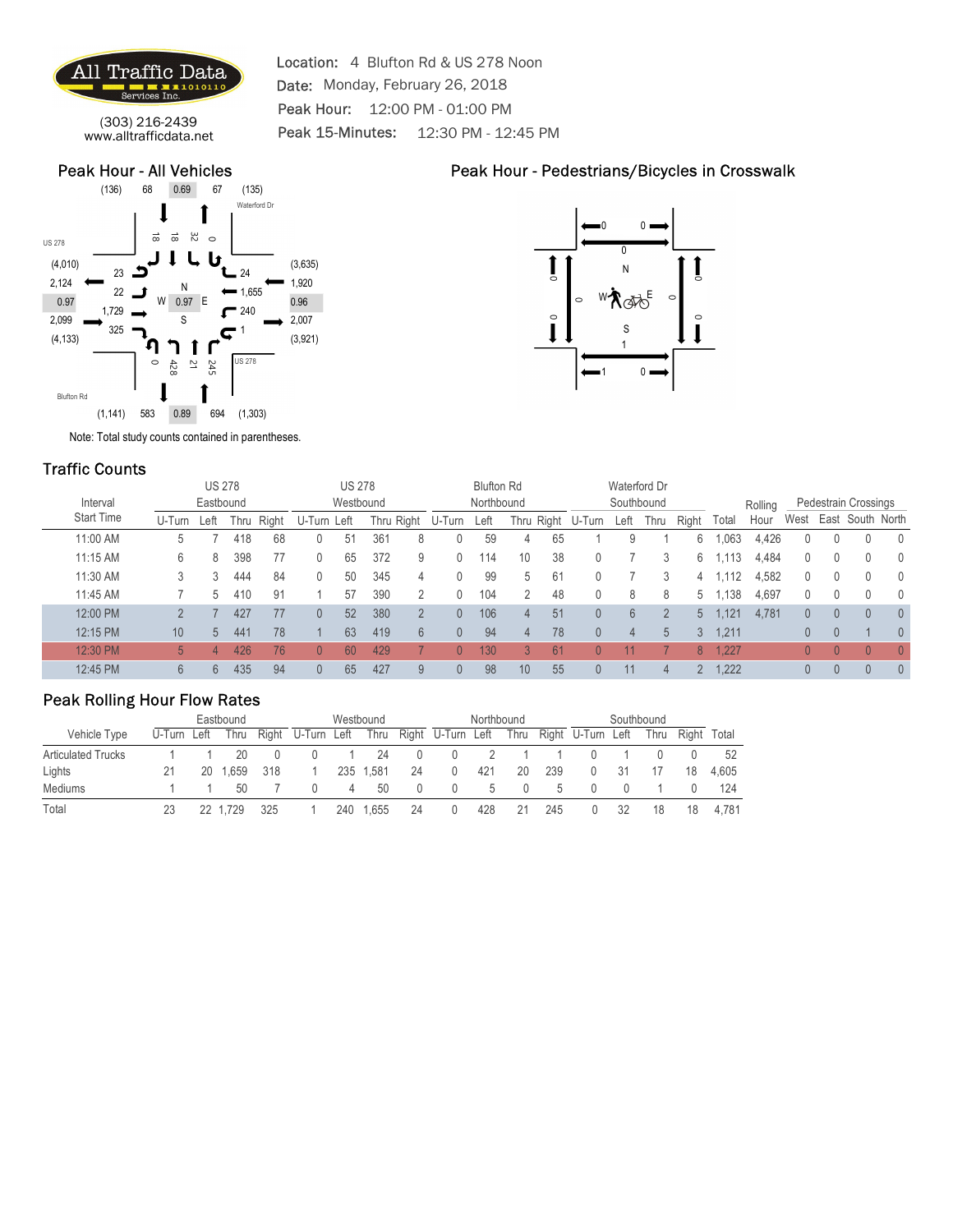

 $(303)$  216-2439<br>ww.alltrafficdata.net **Peak 15-Minutes:** Location: 5 Homedepot & US 278 Noon Date: Monday, February 26, 2018 Peak Hour: 12:00 PM - 01:00 PM 12:30 PM - 12:45 PM **CORRECTED SET AND RESERVED AS A USE OF A USE OF A USE A SET AND REST AND RELAXABLE SET AND RELAXABLE PORT OF A UP AND RELAXABLE SET A UP AND RELAXABLE SET A UP AND RELAXABLE SET A UP AND RELAXABLE SET A UP AND RELAXABLE** 

#### Peak Hour - All Vehicles





### Traffic Counts

|                                                    | Services Inc.                |                                                 |                        |    |                                   |                 | Date: Monday, February 26, 2018                                                |    |                     |                    |                 |                        |                  |                         |                          |             |           |                                               |              |                                                                      |                |                |
|----------------------------------------------------|------------------------------|-------------------------------------------------|------------------------|----|-----------------------------------|-----------------|--------------------------------------------------------------------------------|----|---------------------|--------------------|-----------------|------------------------|------------------|-------------------------|--------------------------|-------------|-----------|-----------------------------------------------|--------------|----------------------------------------------------------------------|----------------|----------------|
|                                                    |                              |                                                 |                        |    |                                   |                 | Peak Hour: 12:00 PM - 01:00 PM                                                 |    |                     |                    |                 |                        |                  |                         |                          |             |           |                                               |              |                                                                      |                |                |
| www.alltrafficdata.net                             | (303) 216-2439               |                                                 |                        |    |                                   |                 | Peak 15-Minutes:                                                               |    | 12:30 PM - 12:45 PM |                    |                 |                        |                  |                         |                          |             |           |                                               |              |                                                                      |                |                |
| <b>Peak Hour - All Vehicles</b><br>(479)           | 279<br>0.86                  | 400                                             | (701)                  |    |                                   |                 |                                                                                |    |                     |                    |                 |                        |                  |                         |                          |             |           | Peak Hour - Pedestrians/Bicycles in Crosswalk |              |                                                                      |                |                |
| <b>US 278</b><br>(3, 425)                          | 133<br>39                    | $\overline{0}$<br>$\circ$<br>U                  | Target                 |    | (3, 448)                          |                 |                                                                                |    |                     |                    |                 |                        |                  |                         | $^{\circ}$               |             |           |                                               |              |                                                                      |                |                |
| 1,826<br>0.94<br>2,039<br>(3,931)                  |                              |                                                 | 95                     |    | 1.844<br>0.93<br>1,932<br>(3,706) |                 |                                                                                |    |                     |                    |                 | $\circ$<br>$\circ$     | $\circ$          | <b>™∧</b> ≪             | $\circ$                  |             |           |                                               |              |                                                                      |                |                |
| Homedepot<br>(485)                                 | $\circ$<br>69<br>256<br>0.95 | 63<br>$\overline{021}$<br>252                   | <b>US 278</b><br>(459) |    |                                   |                 |                                                                                |    |                     |                    |                 |                        | $\longleftarrow$ |                         | $\overline{\phantom{a}}$ |             |           |                                               |              |                                                                      |                |                |
| Note: Total study counts contained in parentheses. |                              |                                                 |                        |    |                                   |                 |                                                                                |    |                     |                    |                 |                        |                  |                         |                          |             |           |                                               |              |                                                                      |                |                |
| <b>Traffic Counts</b>                              |                              |                                                 |                        |    |                                   |                 |                                                                                |    |                     |                    |                 |                        |                  |                         |                          |             |           |                                               |              |                                                                      |                |                |
|                                                    |                              | <b>US 278</b>                                   |                        |    |                                   | <b>US 278</b>   |                                                                                |    |                     | Homedepot          |                 |                        |                  | Target                  |                          |             |           |                                               |              |                                                                      |                |                |
| Interval<br><b>Start Time</b>                      |                              | Eastbound<br>U-Turn Left Thru Right U-Turn Left |                        |    |                                   | Westbound       |                                                                                |    | Thru Right U-Turn   | Northbound<br>Left |                 | Thru Right U-Turn      |                  | Southbound<br>Left Thru |                          | Right Total |           | Rolling<br>Hour                               |              | Pedestrain Crossings<br>West East South North                        |                |                |
| 11:00 AM                                           | 2                            | 69                                              | 367                    | 20 | 5                                 | 35              | 351                                                                            | 9  | 0                   | 17                 | 5               | 30                     |                  | 21                      |                          | 22          | 957       | 3,903                                         | 0            | $\Omega$                                                             |                |                |
| 11:15 AM                                           | 6                            | 46                                              | 420                    | 20 |                                   | 30              | 385                                                                            | 14 | 0                   | 11                 | 6               | 22                     |                  | 13                      |                          | 27          | 1,005     | 3,998                                         | 0            |                                                                      |                |                |
| 11:30 AM                                           |                              | 43                                              | 396                    | 24 |                                   | 21              | 316                                                                            | 20 | 0                   | 23                 |                 | 23                     |                  | 18                      |                          | 25          | 933       | 4,084                                         | 0            |                                                                      |                |                |
| 11:45 AM                                           |                              | 62                                              | 389                    | 22 |                                   | 34              | 358                                                                            | 13 | 0                   | 18                 | 6               | 39                     |                  | 18                      |                          | 32          | 1,008     | 4,315                                         | $\mathbf{0}$ |                                                                      |                |                |
| 12:00 PM                                           |                              | 67                                              | 398                    | 22 |                                   | 22              | 395                                                                            | 16 | $\overline{0}$      | 17                 | 20              | 25                     |                  | 27                      |                          | 28          |           | 1,052 4,414                                   | $\mathbf{0}$ | $\theta$                                                             |                |                |
| 12:15 PM                                           |                              | 62                                              | 411                    | 22 |                                   | 30 <sup>°</sup> | 395                                                                            | 24 | $\mathbf{0}$        | 19                 | 15              | 29                     | $\overline{0}$   | 26                      | 14                       |             | 34 1,091  |                                               | $\mathbf{0}$ | $\overline{0}$                                                       | $\overline{0}$ | 0              |
| 12:30 PM                                           |                              | 54                                              | 463                    | 27 |                                   | 37              | 431                                                                            | 26 | $\Omega$            | 18                 | 10 <sup>°</sup> | 33                     | $\Omega$         | 26                      |                          |             | 29 1,164  |                                               | $0-1$        | $\overline{0}$                                                       |                |                |
| 12:45 PM                                           | $9 -$                        |                                                 | 59 418                 | 20 |                                   | 37              | 387                                                                            | 29 | $\overline{0}$      | 15                 | 18              | 33                     | $\mathbf{0}$     | 28                      | 11                       |             | 42 1,107  |                                               |              | $\begin{matrix} 0 \end{matrix} \qquad \begin{matrix} 0 \end{matrix}$ | $\overline{0}$ | $\overline{0}$ |
| <b>Peak Rolling Hour Flow Rates</b>                |                              |                                                 |                        |    |                                   |                 |                                                                                |    |                     |                    |                 |                        |                  |                         |                          |             |           |                                               |              |                                                                      |                |                |
|                                                    |                              |                                                 |                        |    |                                   |                 |                                                                                |    |                     |                    |                 |                        |                  |                         |                          |             |           |                                               |              |                                                                      |                |                |
| Vehicle Type                                       | U-Turn Left                  | Eastbound                                       |                        |    |                                   | Westbound       | Thru Right U-Turn Left Thru Right U-Turn Left                                  |    |                     | Northbound         |                 | Thru Right U-Turn Left |                  | Southbound              | Thru Right Total         |             |           |                                               |              |                                                                      |                |                |
| Articulated Trucks                                 | $\overline{1}$               |                                                 | 18                     | 0  |                                   | 0               | 22                                                                             | 0  |                     | $\mathbf{0}$       | $\theta$        |                        |                  | 0                       | $\mathbf{0}$             | 2           | 44        |                                               |              |                                                                      |                |                |
| Lights                                             | 14                           | 237 1,616                                       |                        | 90 | 0<br>15                           |                 | 125 1.540                                                                      | 93 | $\mathbf 0$         | 69                 |                 | 63 118                 | $\mathbf{0}$     | 107                     | 39                       |             | 129 4,255 |                                               |              |                                                                      |                |                |
| Mediums                                            |                              |                                                 |                        |    |                                   |                 | 1  4  56  1  0  1  46  2  0  0  0  2  0  0  0  2  115                          |    |                     |                    |                 |                        |                  |                         |                          |             |           |                                               |              |                                                                      |                |                |
| Total                                              |                              |                                                 |                        |    |                                   |                 | 16  242  1,690  91  15  126  1,608  95  0  69  63  120  0  107  39  133  4,414 |    |                     |                    |                 |                        |                  |                         |                          |             |           |                                               |              |                                                                      |                |                |
|                                                    |                              |                                                 |                        |    |                                   |                 |                                                                                |    |                     |                    |                 |                        |                  |                         |                          |             |           |                                               |              |                                                                      |                |                |
|                                                    |                              |                                                 |                        |    |                                   |                 |                                                                                |    |                     |                    |                 |                        |                  |                         |                          |             |           |                                               |              |                                                                      |                |                |
|                                                    |                              |                                                 |                        |    |                                   |                 |                                                                                |    |                     |                    |                 |                        |                  |                         |                          |             |           |                                               |              |                                                                      |                |                |
|                                                    |                              |                                                 |                        |    |                                   |                 |                                                                                |    |                     |                    |                 |                        |                  |                         |                          |             |           |                                               |              |                                                                      |                |                |
|                                                    |                              |                                                 |                        |    |                                   |                 |                                                                                |    |                     |                    |                 |                        |                  |                         |                          |             |           |                                               |              |                                                                      |                |                |
|                                                    |                              |                                                 |                        |    |                                   |                 |                                                                                |    |                     |                    |                 |                        |                  |                         |                          |             |           |                                               |              |                                                                      |                |                |

|                           |             |     | Eastbound |    |                   |     | Westbound |    |                   | Northbound |      |     |                   |     | Southbound |     |             |
|---------------------------|-------------|-----|-----------|----|-------------------|-----|-----------|----|-------------------|------------|------|-----|-------------------|-----|------------|-----|-------------|
| Vehicle Type              | U-Turn Left |     | Thru      |    | Right U-Turn Left |     | Thru      |    | Right U-Turn Left |            | Thru |     | Right U-Turn Left |     | Thru       |     | Right Total |
| <b>Articulated Trucks</b> |             |     |           |    |                   |     | -22       |    |                   |            |      |     |                   |     |            |     | -44         |
| Lights                    | 14          | 237 | .616      | 90 | 15                | 125 | 1.540     | 93 | 0                 | 69         | 63   | 118 | $\theta$          | 107 | 39         | 129 | 4.255       |
| Mediums                   |             |     | 56        |    |                   |     | 46        |    | $\cup$            |            |      |     |                   |     |            |     | 115         |
| Total                     | 16          |     | 242 1.690 | 91 | 15                | 126 | 0.608     | 95 | 0                 | 69         | 63   | 120 | 0                 | 107 | 39         | 133 | 4.414       |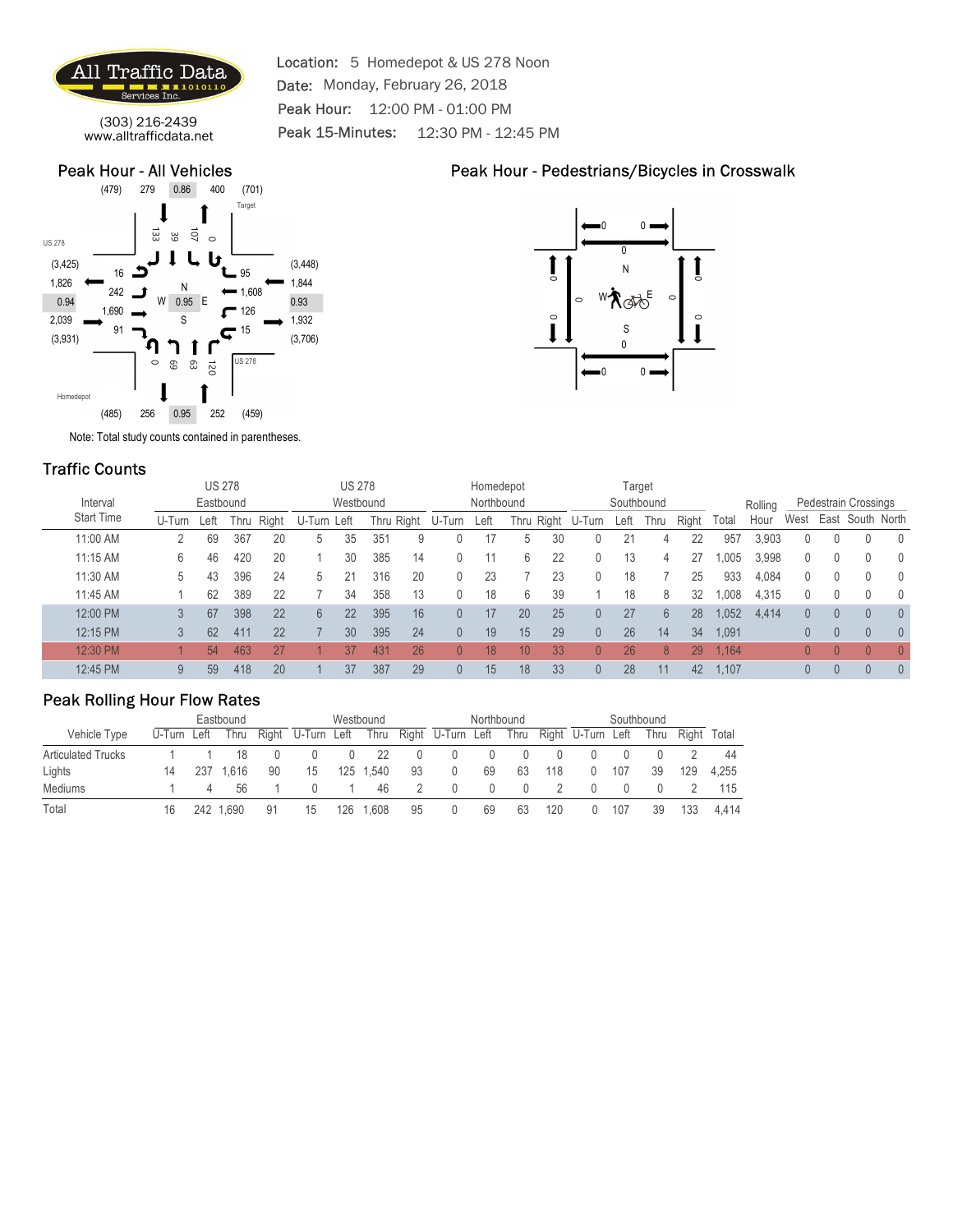

(303) 216-2439<br>rw.alltrafficdata.net **Peak 15-Minutes:** 05:15 PM - 05:30 PM Location: 2 Buck Island Rd & US 278 PM Date: Monday, February 26, 2018 Peak Hour: 04:30 PM - 05:30 PM **ffic Data**<br>
Location: 2 Buck Island Rd & US 278 PM<br>
Date: Monday, February 26, 2018<br>
Peak Hour: 04:30 PM - 05:30 PM<br> **All Vehicles**<br>
Peak 15-Minutes: 05:15 PM - 05:30 PM<br> **All Vehicles**<br>
Peak Hour - Pedestrians/Bicycles

#### Peak Hour - All Vehicles





### Traffic Counts

|                           |                                                    | Services Inc.                                   |                         |                         |             |                      | Date: Monday, February 26, 2018                                      |    |                        |                |                |         |                                         |                 |                  |                |                 |                                               |                |                |                                  |                                  |
|---------------------------|----------------------------------------------------|-------------------------------------------------|-------------------------|-------------------------|-------------|----------------------|----------------------------------------------------------------------|----|------------------------|----------------|----------------|---------|-----------------------------------------|-----------------|------------------|----------------|-----------------|-----------------------------------------------|----------------|----------------|----------------------------------|----------------------------------|
|                           |                                                    |                                                 |                         |                         |             |                      | Peak Hour: 04:30 PM - 05:30 PM                                       |    |                        |                |                |         |                                         |                 |                  |                |                 |                                               |                |                |                                  |                                  |
|                           | (303) 216-2439<br>www.alltrafficdata.net           |                                                 |                         |                         |             |                      | Peak 15-Minutes:                                                     |    | 05:15 PM - 05:30 PM    |                |                |         |                                         |                 |                  |                |                 |                                               |                |                |                                  |                                  |
|                           | <b>Peak Hour - All Vehicles</b>                    |                                                 |                         |                         |             |                      |                                                                      |    |                        |                |                |         |                                         |                 |                  |                |                 | Peak Hour - Pedestrians/Bicycles in Crosswalk |                |                |                                  |                                  |
|                           | (111)                                              | 48<br>0.82                                      | 50                      | (91)<br>Belfair Oaks Dr |             |                      |                                                                      |    |                        |                |                |         |                                         |                 |                  |                |                 |                                               |                |                |                                  |                                  |
| <b>US 278</b><br>(5, 535) |                                                    | $\overrightarrow{\phantom{a}}$<br>$\frac{1}{4}$ | 23<br>$\circ$<br>u      |                         | (5,086)     |                      |                                                                      |    |                        |                |                |         |                                         | $0 =$           |                  |                |                 |                                               |                |                |                                  |                                  |
| 2,942                     |                                                    |                                                 |                         |                         | 2,720       |                      |                                                                      |    |                        |                |                | $\circ$ |                                         |                 |                  |                |                 |                                               |                |                |                                  |                                  |
| 0.82                      |                                                    |                                                 |                         |                         | 0.93        |                      |                                                                      |    |                        |                |                |         | $\circ$                                 | <b>™∧</b> ≪     |                  |                |                 |                                               |                |                |                                  |                                  |
| 2,091                     | 1.855<br>172                                       |                                                 |                         |                         | 1,971       |                      |                                                                      |    |                        |                |                | $\circ$ |                                         |                 |                  |                |                 |                                               |                |                |                                  |                                  |
| (3, 974)                  |                                                    | $\circ$<br>334                                  | $\rm ^{2}$<br>$\vec{c}$ | <b>US 278</b>           | (3,766)     |                      |                                                                      |    |                        |                |                |         | $\rule{0.2cm}{0.15mm}$                  | S<br>$0 =$      |                  |                |                 |                                               |                |                |                                  |                                  |
| Buck Island Rd            |                                                    |                                                 |                         |                         |             |                      |                                                                      |    |                        |                |                |         |                                         |                 |                  |                |                 |                                               |                |                |                                  |                                  |
|                           | (613)                                              | 320<br>0.85                                     | 424                     | (834)                   |             |                      |                                                                      |    |                        |                |                |         |                                         |                 |                  |                |                 |                                               |                |                |                                  |                                  |
|                           | Note: Total study counts contained in parentheses. |                                                 |                         |                         |             |                      |                                                                      |    |                        |                |                |         |                                         |                 |                  |                |                 |                                               |                |                |                                  |                                  |
|                           |                                                    |                                                 |                         |                         |             |                      |                                                                      |    |                        |                |                |         |                                         |                 |                  |                |                 |                                               |                |                |                                  |                                  |
|                           | <b>Traffic Counts</b>                              |                                                 |                         |                         |             |                      |                                                                      |    |                        |                |                |         |                                         |                 |                  |                |                 |                                               |                |                |                                  |                                  |
|                           |                                                    |                                                 | <b>US 278</b>           |                         |             |                      | <b>US 278</b>                                                        |    |                        | Buck Island Rd |                |         |                                         | Belfair Oaks Dr |                  |                |                 |                                               |                |                |                                  |                                  |
|                           | Interval                                           |                                                 | Eastbound               |                         |             |                      | Westbound                                                            |    |                        | Northbound     |                |         |                                         | Southbound      |                  |                |                 | Rolling                                       |                |                | Pedestrain Crossings             |                                  |
|                           | <b>Start Time</b>                                  |                                                 |                         | U-Turn Left Thru Right  |             | U-Turn Left          |                                                                      |    | Thru Right U-Turn Left |                |                |         | Thru Right U-Turn Left Thru Right Total |                 |                  |                |                 | Hour                                          |                |                | West East South North            |                                  |
|                           | 4:00 PM                                            | -9                                              | 6                       | 408                     | 40          | 26<br>3              | 546                                                                  |    | 0                      | 82             | 5              | 24      | 0                                       | 5               |                  | $7\phantom{.}$ | 1,169           | 4,937                                         | 0              | $\mathbf{0}$   |                                  |                                  |
|                           | 4:15 PM                                            | 6                                               | 5                       | 438                     | 38          | 37<br>3              | 547                                                                  |    | 0                      | 77             |                | 27      | $\theta$                                | 3               | 3                |                | 5 1,196         | 5,029                                         | 0              | $\theta$       |                                  |                                  |
|                           | 4:30 PM                                            | 16                                              | 3                       | 437                     | 43          | 9                    | 28<br>632                                                            |    | $\overline{0}$         | 81             |                | 26      |                                         |                 |                  |                | 1,292           | 5,283                                         | $\theta$       |                |                                  |                                  |
|                           | 4:45 PM                                            | 10                                              | 3                       | 439                     | 39          | 21<br>$\overline{4}$ | 638                                                                  |    | $\overline{0}$         | 88             |                | 14      | $\Omega$                                |                 |                  |                | $5 \quad 1,280$ | 5,242                                         | $\mathbf{0}$   | $\overline{0}$ | $\overline{0}$                   |                                  |
|                           | 5:00 PM                                            | 10                                              | 6                       | 415                     | 34          | 46<br>$\mathbf{0}$   | 598                                                                  |    | $\overline{0}$         | 102            | 6              | 24      | $\overline{0}$                          |                 |                  |                | 8 1,261         | 5,068                                         | $\mathbf{0}$   | $\overline{0}$ | $\overline{0}$                   |                                  |
|                           | 5:15 PM                                            |                                                 | 5 564                   |                         | 56          |                      | 42<br>679                                                            |    | $\Omega$               | 63             |                | 14      |                                         |                 |                  |                | $0 \quad 1,450$ |                                               | $\overline{0}$ | $\Omega$       |                                  |                                  |
|                           |                                                    | 11 <sup>2</sup>                                 |                         |                         |             |                      |                                                                      |    |                        |                |                |         |                                         |                 |                  |                |                 |                                               |                |                |                                  |                                  |
|                           | 5:30 PM                                            | 9                                               |                         | 416                     | 43          | $\mathbf{0}$         | $36\,$<br>627                                                        |    | $\mathbf{0}$           | 78             | $\overline{2}$ | 14      | $\mathbf{0}$                            | 8               |                  |                | 7, 1, 251       |                                               | 0              | $\mathbf 0$    | $\mathbf 0$                      | $\begin{array}{c} \n\end{array}$ |
|                           | 5:45 PM                                            | 7                                               | 5                       | 417                     | 35          | 21<br>3              | 501                                                                  |    | $\theta$               | 80             | $\mathbf{0}$   | 20      | $\mathbf{0}$                            | 6               |                  |                | 5 1,106         |                                               | 0              | $\mathbf{0}$   | $\begin{array}{c} \n\end{array}$ | $\mathbf{0}$                     |
|                           | <b>Peak Rolling Hour Flow Rates</b>                |                                                 |                         |                         |             |                      |                                                                      |    |                        |                |                |         |                                         |                 |                  |                |                 |                                               |                |                |                                  |                                  |
|                           |                                                    |                                                 | Eastbound               |                         |             |                      | Westbound                                                            |    |                        | Northbound     |                |         |                                         | Southbound      |                  |                |                 |                                               |                |                |                                  |                                  |
|                           | Vehicle Type                                       | U-Turn Left                                     |                         |                         |             |                      | Thru Right U-Turn Left Thru Right U-Turn Left Thru Right U-Turn Left |    |                        |                |                |         |                                         |                 | Thru Right Total |                |                 |                                               |                |                |                                  |                                  |
| <b>Articulated Trucks</b> |                                                    | $\mathbf 0$                                     | $\mathbf{0}$            | 7                       | $\mathbf 0$ | 0                    | $\mathbf 0$<br>10                                                    | 0  | $\theta$               | $\mathbf{0}$   |                |         | $\mathbf{0}$                            | $\mathbf 0$     | $\mathbf 0$      | 0              | 18              |                                               |                |                |                                  |                                  |
| Lights                    |                                                    | 47                                              | 17 1,828                | 168                     | 15          |                      | 137 2.490                                                            | 21 | 0                      | 327            | 12             | 77      | $\mathbf 0$                             | - 23            | 11               | 14 5,187       |                 |                                               |                |                |                                  |                                  |
|                           |                                                    |                                                 |                         |                         |             |                      | 0 0 20 4 0 0 47 0 0 7 0 0 0 0 0 0 78                                 |    |                        |                |                |         |                                         |                 |                  |                |                 |                                               |                |                |                                  |                                  |
|                           |                                                    |                                                 |                         |                         |             |                      | 47 17 1,855 172 15 137 2,547 21 0 334 12 78 0 23 11 14 5,283         |    |                        |                |                |         |                                         |                 |                  |                |                 |                                               |                |                |                                  |                                  |
|                           |                                                    |                                                 |                         |                         |             |                      |                                                                      |    |                        |                |                |         |                                         |                 |                  |                |                 |                                               |                |                |                                  |                                  |
| Mediums<br>Total          |                                                    |                                                 |                         |                         |             |                      |                                                                      |    |                        |                |                |         |                                         |                 |                  |                |                 |                                               |                |                |                                  |                                  |
|                           |                                                    |                                                 |                         |                         |             |                      |                                                                      |    |                        |                |                |         |                                         |                 |                  |                |                 |                                               |                |                |                                  |                                  |
|                           |                                                    |                                                 |                         |                         |             |                      |                                                                      |    |                        |                |                |         |                                         |                 |                  |                |                 |                                               |                |                |                                  |                                  |

|                           |             |      | Eastbound |     |                   |      | Westbound |                  |                   | Northbound |      |    |                   | Southbound |             |       |
|---------------------------|-------------|------|-----------|-----|-------------------|------|-----------|------------------|-------------------|------------|------|----|-------------------|------------|-------------|-------|
| Vehicle Type              | U-Turn Left |      | Thru      |     | Right U-Turn Left |      | Thru      |                  | Right U-Turn Left |            | Thru |    | Right U-Turn Left | Thru       | Right Total |       |
| <b>Articulated Trucks</b> |             |      |           |     |                   |      | 10        | $\left( \right)$ |                   |            |      |    |                   |            |             | 18    |
| Lights                    |             | - 17 | .828      | 168 | 15                | 137. | 2.490     | -21              | $\overline{0}$    | 327        | 12   |    |                   |            | 14          | 5.187 |
| Mediums                   |             |      |           |     |                   |      | 47        | ()               |                   |            |      |    |                   |            |             | 78    |
| Total                     |             |      | .855      | 172 | 15                | 137  | 2,547     |                  | $\theta$          | 334        | 12   | 78 |                   |            | 14          | 5.283 |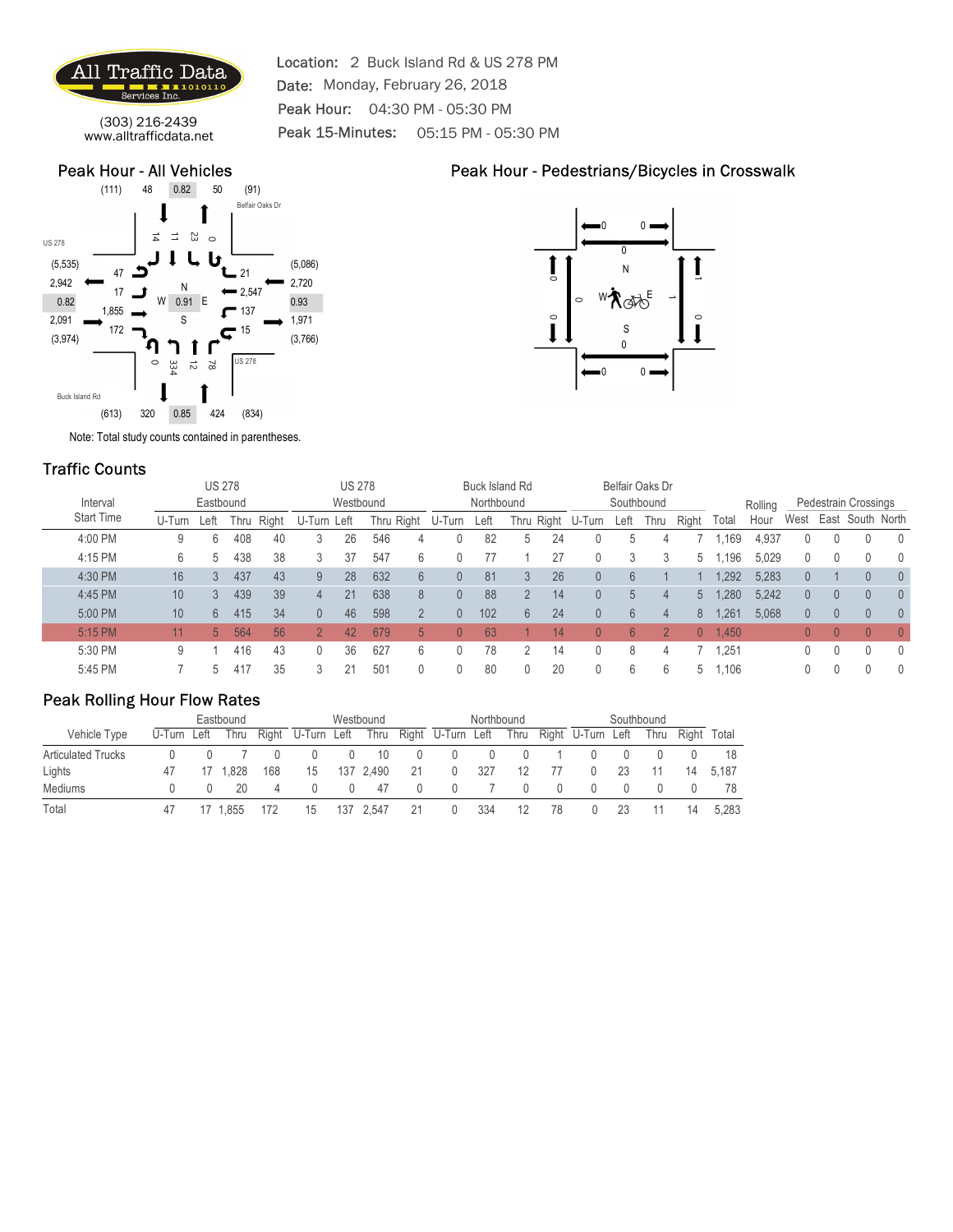

(303) 216-2439<br>rw.alltrafficdata.net **Peak 15-Minutes:** 04:45 PM - 05:00 PM Location: 4 Blufton Rd & US 278 PM Date: Monday, February 26, 2018 Peak Hour: 04:45 PM - 05:45 PM **ffic Data**<br>
Location: 4 Blufton Rd & US 278 PM<br>
Date: Monday, February 26, 2018<br>
Peak Hour: 04:45 PM - 05:45 PM<br> **Ficidata.net**<br>
Peak 15-Minutes: 04:45 PM - 05:00 PM<br> **All Vehicles**<br>
Peak Hour - Pedestrians/Bicycles in (

#### Peak Hour - All Vehicles





### Traffic Counts

| <b>EXTR1010110</b><br>Services Inc.                                                                                                                                                                                              | Date: Monday, February 26, 2018               |                                    |                                                                                                                      |                                                                         |
|----------------------------------------------------------------------------------------------------------------------------------------------------------------------------------------------------------------------------------|-----------------------------------------------|------------------------------------|----------------------------------------------------------------------------------------------------------------------|-------------------------------------------------------------------------|
|                                                                                                                                                                                                                                  | Peak Hour: 04:45 PM - 05:45 PM                |                                    |                                                                                                                      |                                                                         |
| (303) 216-2439<br>www.alltrafficdata.net                                                                                                                                                                                         | Peak 15-Minutes:                              | 04:45 PM - 05:00 PM                |                                                                                                                      |                                                                         |
| <b>Peak Hour - All Vehicles</b><br>0.85<br>(130)<br>61<br>85<br>(175)                                                                                                                                                            |                                               |                                    | Peak Hour - Pedestrians/Bicycles in Crosswalk                                                                        |                                                                         |
| Waterford Dr<br>SS.<br>$\overline{\mathcal{L}}$<br>$\vec{5}$<br>$\circ$<br><b>US 278</b><br>Lt<br>(5, 477)<br>2,855<br>0.98<br>1.65:<br>2,018<br>(3,784)<br><b>US 278</b><br>$\circ$<br>522<br>29<br>$95\,$<br><b>Blufton Rd</b> | (5,015)<br>2,575<br>0.96<br>1,862<br>(3, 496) | $\circ$<br>$\circ$                 | 0.<br><b>™∧</b> ≪<br>$\circ$<br>$\circ$<br>$\longleftarrow$<br>$\overline{\phantom{a}}$                              |                                                                         |
| 0.90<br>588<br>736<br>(1, 210)<br>(1,429)                                                                                                                                                                                        |                                               |                                    |                                                                                                                      |                                                                         |
| Note: Total study counts contained in parentheses.                                                                                                                                                                               |                                               |                                    |                                                                                                                      |                                                                         |
| <b>Traffic Counts</b>                                                                                                                                                                                                            |                                               |                                    |                                                                                                                      |                                                                         |
| <b>US 278</b><br>Eastbound<br>Interval                                                                                                                                                                                           | <b>US 278</b><br>Westbound                    | <b>Blufton Rd</b><br>Northbound    | Waterford Dr<br>Southbound                                                                                           | Pedestrain Crossings                                                    |
| <b>Start Time</b><br>U-Turn Left Thru Right U-Turn Left                                                                                                                                                                          | Thru Right U-Turn                             | Left                               | Thru Right U-Turn Left Thru Right Total                                                                              | Rolling<br>West East South North<br>Hour                                |
| 4:00 PM<br>353<br>7                                                                                                                                                                                                              | 73<br>486<br>75<br>$\mathbf 0$                | 130<br>51<br>$\mathbf 0$<br>3<br>9 | 6<br>9<br>3                                                                                                          | 1,213 5,177<br>0<br>0                                                   |
| 4:15 PM<br>404                                                                                                                                                                                                                   | 57<br>85<br>573<br>10<br>$\mathbf{0}$         | 118<br>50<br>$\mathbf{0}$<br>5     | 2 1,332<br>11                                                                                                        | 5,323<br>0<br>0                                                         |
| 4:30 PM<br>334<br>9                                                                                                                                                                                                              | 82<br>75<br>538<br>17<br>$\mathbf{0}$         | 138<br>31<br>$\mathbf{0}$<br>5     | 5 1,249<br>10                                                                                                        | 5,323<br>0<br>0                                                         |
| 4:45 PM<br>8 410<br>6                                                                                                                                                                                                            | 90<br>57<br>607<br>$\theta$                   | 0 110<br>10 <sup>°</sup><br>55     | 8 1,383<br>10 <sup>°</sup>                                                                                           | 5,390<br>$\mathbf{0}$<br>$\overline{0}$                                 |
| 5:00 PM<br>434<br>6                                                                                                                                                                                                              | 68<br>51<br>561<br>12<br>$\mathbf{0}$         | $0$ 163<br>8<br>41                 |                                                                                                                      | 5 1,359 5,181<br>$\mathbf{0}$<br>$\overline{0}$<br>$\theta$<br>$\theta$ |
| 5:15 PM<br>403<br>$5\overline{)}$                                                                                                                                                                                                | 74<br>546<br>79<br>$\overline{0}$             | $0$ 142<br>55<br>8<br>6            | 3, 1, 332                                                                                                            | $\mathbf{0}$<br>$\overline{0}$<br>$\overline{0}$<br>0                   |
| 5:30 PM<br>405                                                                                                                                                                                                                   | 89<br>65<br>584                               | $0$ 107<br>34<br>3                 | 5 1,316                                                                                                              | $\mathbf{0}$<br>$\overline{0}$<br>$\overline{0}$                        |
| 5:45 PM<br>329<br>$\overline{2}$<br>4                                                                                                                                                                                            | 61<br>97<br>497<br>$\Omega$                   | $0$ 111<br>44                      | $\Omega$<br>$0 \quad 1,174$<br>8                                                                                     | $\mathbf 0$<br>$\mathbf{0}$<br>$\Omega$<br>$\bigcap$                    |
| <b>Peak Rolling Hour Flow Rates</b>                                                                                                                                                                                              |                                               |                                    |                                                                                                                      |                                                                         |
| Eastbound                                                                                                                                                                                                                        | Westbound                                     | Northbound                         | Southbound                                                                                                           |                                                                         |
| Vehicle Type<br>U-Turn Left                                                                                                                                                                                                      | Thru Right U-Turn Left Thru Right U-Turn Left |                                    | Thru Right U-Turn Left<br>Thru Right Total                                                                           |                                                                         |
|                                                                                                                                                                                                                                  |                                               |                                    |                                                                                                                      |                                                                         |
| <b>Articulated Trucks</b><br>$\mathbf 0$<br>9<br>$\mathbf{0}$                                                                                                                                                                    | 0<br>0<br>$\theta$                            | $\mathbf{0}$<br>$\theta$           | 17<br>0<br>$\mathbf 0$<br>0                                                                                          |                                                                         |
| 25 1,627 322<br>14                                                                                                                                                                                                               | 0<br>246 2,252<br>30                          | 519<br>28<br>185<br>$\mathbf{0}$   | $\overline{0}$<br>-24<br>15<br>20 5,307                                                                              |                                                                         |
| Lights                                                                                                                                                                                                                           |                                               |                                    |                                                                                                                      |                                                                         |
| Mediums<br>Total                                                                                                                                                                                                                 |                                               |                                    | 0 1 16 4 0 1 39 0 0 2 1 0 0 1 0 1 66<br>14  26  1,652  326  0  247  2,298  30  0  522  29  185  0  25  15  21  5,390 |                                                                         |

|                           |             |    | Eastbound |     |                   |     | Westbound |    |                   | Northbound |      |     |                   |    | Southbound |             |       |
|---------------------------|-------------|----|-----------|-----|-------------------|-----|-----------|----|-------------------|------------|------|-----|-------------------|----|------------|-------------|-------|
| Vehicle Type              | U-Turn Left |    | Thru      |     | Right U-Turn Left |     | Thru      |    | Right U-Turn Left |            | Thru |     | Right U-Turn Left |    | Thru       | Right Total |       |
| <b>Articulated Trucks</b> |             |    |           |     |                   |     |           |    |                   |            |      |     |                   |    |            |             |       |
| Lights                    | 14          | 25 | 1.627     | 322 |                   |     | 246 2.252 | 30 | $\Omega$          | 519        | 28   | 185 | 0                 | 24 | 15         | 20          | 5.307 |
| Mediums                   |             |    | 16        |     |                   |     | 39        |    |                   |            |      |     |                   |    |            |             | 66    |
| Total                     |             | 26 | .652ء     | 326 |                   | 247 | 2,298     | 30 | U                 | 522        | 29   | 185 |                   | 25 |            |             | 5.390 |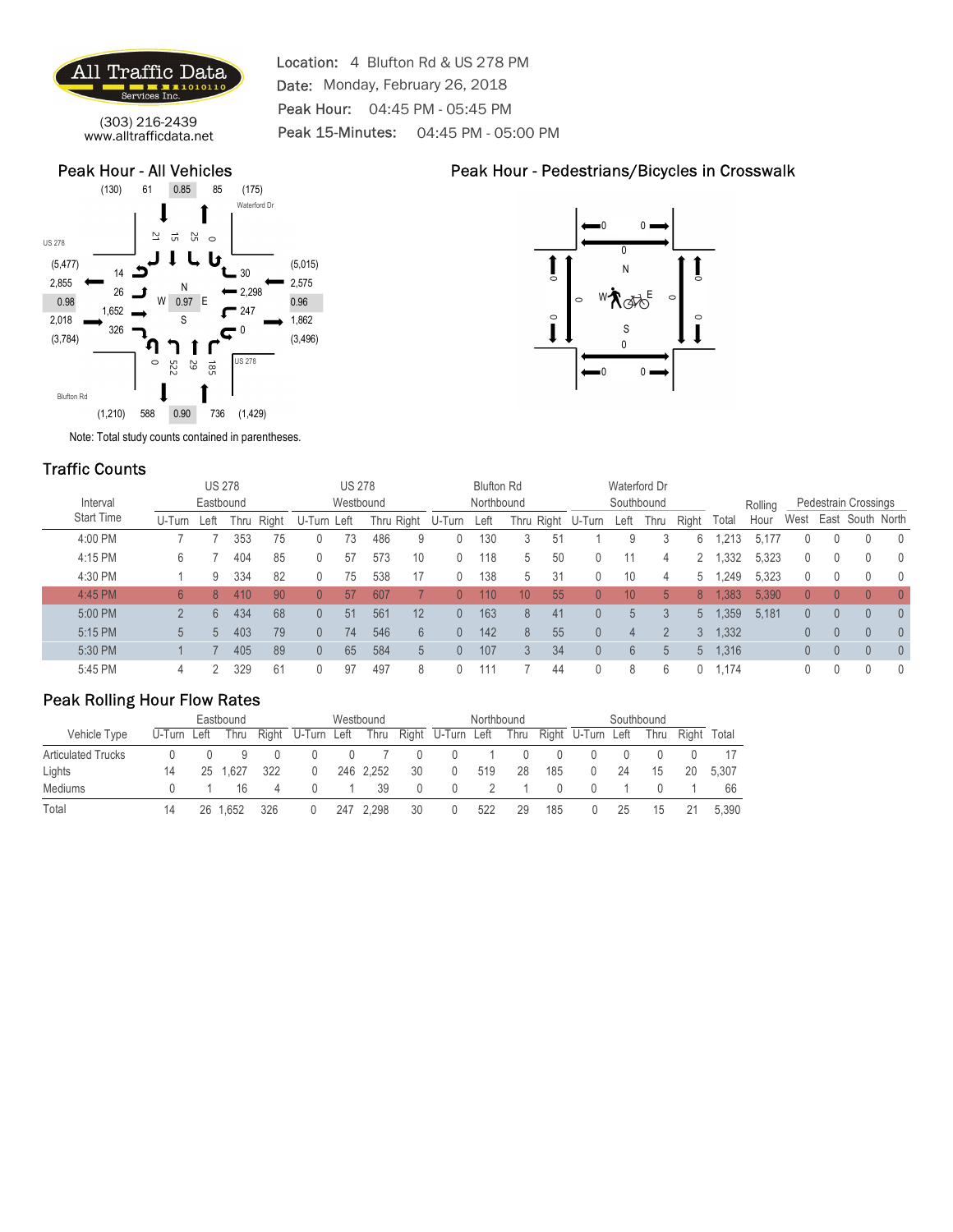

Location: 5 Homedepot & US 278 PM Date: Monday, February 26, 2018 Peak Hour: 04:45 PM - 05:45 PM Peak 15-Minutes: 04:45 PM - 05:00 PM **EXECUTE:** Data Location: 5 Homedepot & US 278 PM<br>
Date: Monday, February 26, 2018<br>
Peak Hour: 04:45 PM - 05:45 PM<br> **Peak Hour: 04:45 PM - 05:00 PM**<br> **Peak Hour - Pedestrians/Bicycles in**<br> **Peak Hour - Pedestrians/Bicycle** 

#### Peak Hour - All Vehicles



### Peak Hour - Pedestrians/Bicycles in Crosswalk



### Traffic Counts

|                                                                 | Services Inc.             |                    |                               |    |                                                |               |                  |              | Date: Monday, February 26, 2018                            |                    |              |                    |                        |                         |                  |                 |          |                                               |              |                |                                               |                |
|-----------------------------------------------------------------|---------------------------|--------------------|-------------------------------|----|------------------------------------------------|---------------|------------------|--------------|------------------------------------------------------------|--------------------|--------------|--------------------|------------------------|-------------------------|------------------|-----------------|----------|-----------------------------------------------|--------------|----------------|-----------------------------------------------|----------------|
|                                                                 |                           |                    |                               |    |                                                |               |                  |              | Peak Hour: 04:45 PM - 05:45 PM                             |                    |              |                    |                        |                         |                  |                 |          |                                               |              |                |                                               |                |
| www.alltrafficdata.net                                          | (303) 216-2439            |                    |                               |    |                                                |               | Peak 15-Minutes: |              | 04:45 PM - 05:00 PM                                        |                    |              |                    |                        |                         |                  |                 |          |                                               |              |                |                                               |                |
| <b>Peak Hour - All Vehicles</b><br>(394)                        | 203<br>0.88               | 244                | (466)                         |    |                                                |               |                  |              |                                                            |                    |              |                    |                        |                         |                  |                 |          | Peak Hour - Pedestrians/Bicycles in Crosswalk |              |                |                                               |                |
| <b>US 278</b><br>(4, 812)<br>2,445<br>0.91<br>1,868<br>(3, 543) | $\frac{1}{2}$<br>52       | 52<br>$\circ$<br>Ŀ | Target<br>56<br><b>US 278</b> |    | (4, 733)<br>2,402<br>0.98<br>1,799<br>(3, 412) |               |                  |              |                                                            |                    |              | $\circ$<br>$\circ$ | $\circ$                | <b>™∧</b> ⊗≽€<br>S      | 0.               |                 |          |                                               |              |                |                                               |                |
| Homedepot<br>(362)                                              | $\sqrt{6}$<br>0.93<br>176 | 59<br>85<br>191    | (382)                         |    |                                                |               |                  |              |                                                            |                    |              |                    | $\longleftarrow$       |                         | $0 =$            |                 |          |                                               |              |                |                                               |                |
| Note: Total study counts contained in parentheses.              |                           |                    |                               |    |                                                |               |                  |              |                                                            |                    |              |                    |                        |                         |                  |                 |          |                                               |              |                |                                               |                |
| <b>Traffic Counts</b>                                           |                           |                    |                               |    |                                                |               |                  |              |                                                            |                    |              |                    |                        |                         |                  |                 |          |                                               |              |                |                                               |                |
|                                                                 |                           | <b>US 278</b>      |                               |    |                                                | <b>US 278</b> |                  |              |                                                            | Homedepot          |              |                    |                        | Target                  |                  |                 |          |                                               |              |                |                                               |                |
| Interval<br><b>Start Time</b>                                   |                           | Eastbound          |                               |    | U-Turn Left Thru Right U-Turn Left             |               | Westbound        |              | Thru Right U-Turn                                          | Northbound<br>Left |              |                    | Thru Right U-Turn      | Southbound<br>Left Thru |                  | Right Total     |          | Rolling<br>Hour                               |              |                | Pedestrain Crossings<br>West East South North |                |
| 4:00 PM                                                         | $\overline{2}$            | 33                 | 352                           | 20 | 6                                              | 32            | 528              | 13           | 0                                                          | 19                 | 5            | 30                 |                        | 23                      | 6                | 32              | 1,101    | 4,462                                         | $\mathbf 0$  | $\mathbf{0}$   |                                               |                |
| 4:15 PM                                                         |                           | 34                 | 369                           | 15 | $\mathbf 0$                                    | 26            | 553              |              | 0                                                          | 15                 | 5            | 25                 |                        | 12                      |                  | 28              | 1,091    | 4,498                                         | 0            | $\theta$       |                                               |                |
| 4:30 PM                                                         | 2                         | 46                 | 335                           | 20 | 2                                              | 19            | 545              |              | 0                                                          | 19                 | 12           | 20                 |                        | 16                      |                  | 24              | 1,071    | 4,599                                         | 0            | 0              |                                               |                |
| 4:45 PM                                                         |                           |                    | 52 425                        | 20 | 5                                              | 22            | 556              | g            | $\overline{0}$                                             | 21                 | $\mathbf{Q}$ | 21                 |                        | 14                      |                  | 37 <sup>2</sup> | 1,199    | 4,664                                         | $\mathbf{0}$ | $\overline{0}$ |                                               |                |
| 5:00 PM                                                         | $\theta$                  | 37                 | 391                           | 12 |                                                | 19            | 570              | 13           | $\overline{0}$                                             | 12                 | 6            | 16                 | $\Omega$               | 22                      |                  | 27              |          | 1,137 4,590                                   | $\mathbf{0}$ | $\overline{0}$ | $\theta$                                      | $\theta$       |
| 5:15 PM                                                         |                           | 30 <sup>°</sup>    | 464                           | 16 |                                                | 22            | 551              | 14           |                                                            | 24                 | 5            | 17                 | $\overline{0}$         | 15                      |                  |                 | 26 1,192 |                                               | $\mathbf{0}$ | $\overline{0}$ | $\overline{0}$                                | 0              |
| 5:30 PM                                                         |                           | 40                 | 362                           | 12 |                                                | 27            | 569              | 20           | $\overline{0}$                                             | 19                 | 9            | 31                 | $\overline{0}$         | 11                      |                  | 26              | 1,136    |                                               | $\mathbf{0}$ | $\overline{0}$ |                                               | $\overline{0}$ |
| 5:45 PM                                                         | $\overline{2}$            | 40                 | 389                           | 15 | 3                                              | 21            | 555              | 14           | $\mathbf 0$                                                | 13                 | 6            | 22                 | $\Omega$               | 9                       |                  |                 | 29 1,125 |                                               | $\mathbf 0$  | $\mathbf{0}$   | $\bigcap$                                     | $\Omega$       |
| <b>Peak Rolling Hour Flow Rates</b>                             |                           |                    |                               |    |                                                |               |                  |              |                                                            |                    |              |                    |                        |                         |                  |                 |          |                                               |              |                |                                               |                |
|                                                                 |                           | Eastbound          |                               |    |                                                |               | Westbound        |              |                                                            | Northbound         |              |                    |                        | Southbound              |                  |                 |          |                                               |              |                |                                               |                |
| Vehicle Type                                                    | U-Turn Left               |                    |                               |    |                                                |               |                  |              | Thru Right U-Turn Left Thru Right U-Turn Left              |                    |              |                    | Thru Right U-Turn Left |                         | Thru Right Total |                 |          |                                               |              |                |                                               |                |
| Articulated Trucks                                              | $\mathbf 0$               | $\mathbf{0}$       | 9                             | 0  | 0                                              | $\mathbf{0}$  | 6                | $\mathbf{0}$ |                                                            | $\mathbf{0}$       | $\theta$     |                    |                        | 0                       |                  |                 | 17       |                                               |              |                |                                               |                |
| Lights                                                          | 7                         |                    | 159 1,618                     | 60 | 10                                             |               | 90 2,204         | 56           |                                                            | 76                 | 29           | 85                 | 0                      | 62                      | 24 112 4.593     |                 |          |                                               |              |                |                                               |                |
| Mediums                                                         |                           |                    |                               |    |                                                |               |                  |              | 0 0 15 0 0 0 36 0 0 0 0 0 0 0 0 0 3 54                     |                    |              |                    |                        |                         |                  |                 |          |                                               |              |                |                                               |                |
| Total                                                           |                           |                    |                               |    |                                                |               |                  |              | 7 159 1,642 60 10 90 2,246 56 1 76 29 85 0 62 25 116 4,664 |                    |              |                    |                        |                         |                  |                 |          |                                               |              |                |                                               |                |
|                                                                 |                           |                    |                               |    |                                                |               |                  |              |                                                            |                    |              |                    |                        |                         |                  |                 |          |                                               |              |                |                                               |                |

|                           |             | Eastbound |    |                   |    | Westbound |    |                   | Northbound |      |    |                   |    | Southbound |             |       |
|---------------------------|-------------|-----------|----|-------------------|----|-----------|----|-------------------|------------|------|----|-------------------|----|------------|-------------|-------|
| Vehicle Type              | U-Turn Left | Thru      |    | Right U-Turn Left |    | Thru      |    | Right U-Turn Left |            | Thru |    | Right U-Turn Left |    | Thru       | Right Total |       |
| <b>Articulated Trucks</b> |             |           |    |                   |    |           |    |                   |            |      |    |                   |    |            |             |       |
| Lights                    |             | 159 1.618 | 60 | 10                |    | 90 2,204  | 56 |                   | 76         | -29  | 85 | 0                 | 62 | 24         | 112         | 4.593 |
| Mediums                   |             |           |    |                   |    | 36        |    |                   |            |      |    |                   |    |            |             | -54   |
| Total                     |             | 159 1.642 | 60 | 10                | 90 | 2,246     | 56 |                   | 76         | 29   | 85 |                   | 62 | 25         | 116         | 4.664 |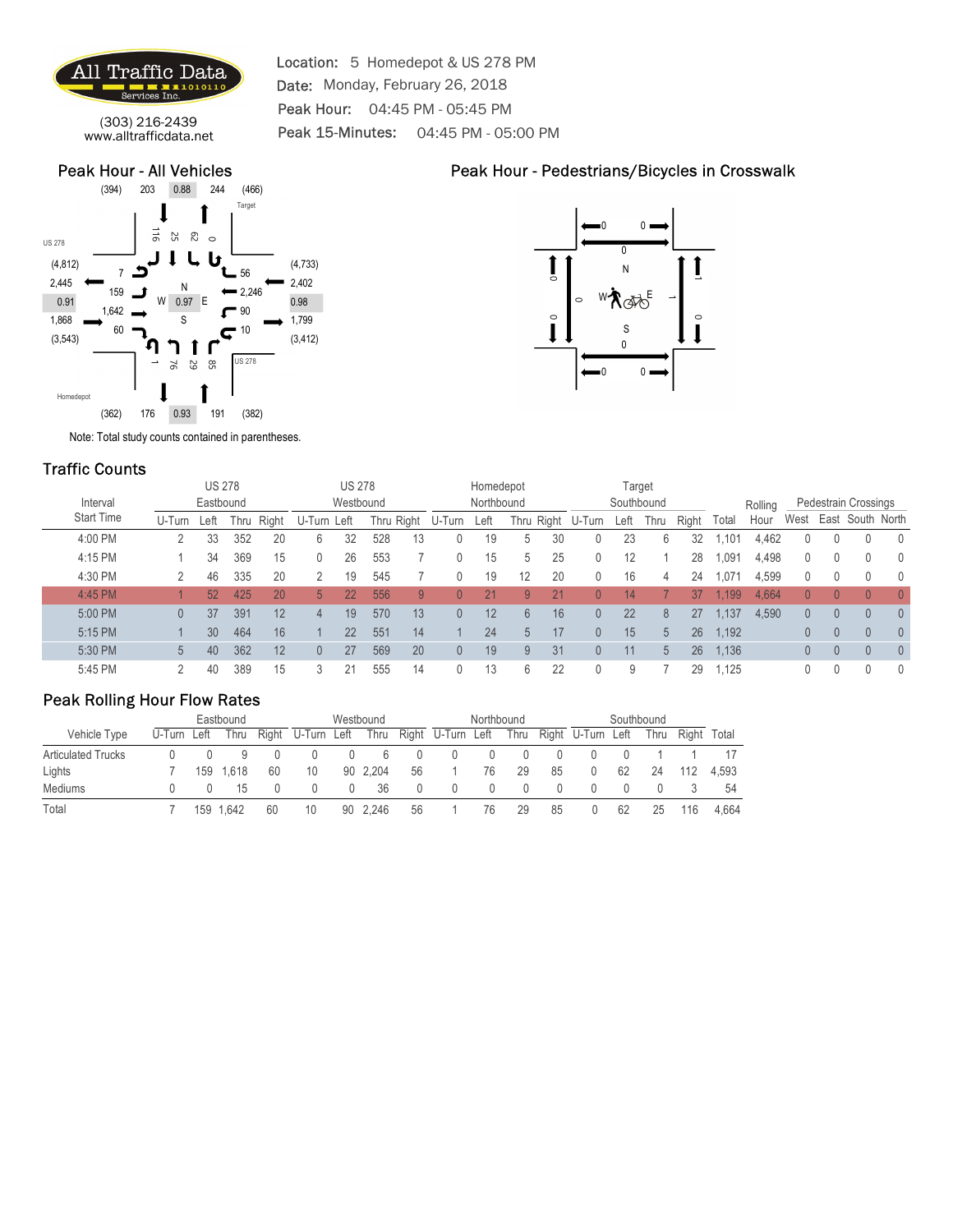

Location: 1 White Oaks Cir & US 278 Noon Date and Start Time: Saturday, February 24, 2018 Peak Hour: 01:00 PM - 02:00 PM Peak 15-Minutes: 01:30 PM - 01:45 PM

(303) 216-2439 www.alltrafficdata.net

#### Peak Hour - All Vehicles



Peak Hour - Pedestrians/Bicycles in Crosswalk



Note: Total study counts contained in parentheses.

### Traffic Counts

|                   |                | <b>US 278</b> |      |       |              | <b>US 278</b> |     |            |                | White Oaks Cir |                |            |                | Rose Hill Way |              |             |       |         |                |                |                      |              |
|-------------------|----------------|---------------|------|-------|--------------|---------------|-----|------------|----------------|----------------|----------------|------------|----------------|---------------|--------------|-------------|-------|---------|----------------|----------------|----------------------|--------------|
| Interval          |                | Eastbound     |      |       |              | Westbound     |     |            |                | Northbound     |                |            |                | Southbound    |              |             |       | Rolling |                |                | Pedestrain Crossings |              |
| <b>Start Time</b> | U-Turn         | Left          | Thru | Right | U-Turn Left  |               |     | Thru Right | U-Turn         | Left           |                | Thru Right | U-Turn         | Left          | Thru         | Right       | Total | Hour    | West           | East           | South North          |              |
| 1:00 PM           | $\overline{0}$ | 3             | 576  | 12    | $\theta$     | 26            | 442 | 6          | $\overline{0}$ | 8              | $\overline{0}$ | 23         | 0              | 13            | $\Omega$     |             | 1,111 | 4,372   | $\overline{0}$ | $\overline{0}$ | $\Omega$             | $\theta$     |
| $1:15$ PM         | 0              | 5             | 564  |       |              | 19            | 465 | 14         | $\theta$       | 10             |                | 18         | $\overline{0}$ | 6             | 3            | 6           | 1,119 | 4,352   | $\mathbf{0}$   | 0              | $\Omega$             | $\theta$     |
| 1:30 PM           | $\overline{0}$ | 5             | 571  | 10    | $\Omega$     | 19            | 466 | 12         | $\mathbf{0}$   | 9              |                | 22         | $\overline{0}$ | 10            |              | $2^{\circ}$ | .1287 | 4.279   | $\mathbf{0}$   | $\overline{0}$ | $\overline{0}$       | $\Omega$     |
| 1:45 PM           | $\overline{0}$ | 6             | 496  | 5     | $\mathbf{0}$ | 23            | 428 | 11         |                |                |                | 20         | $\overline{0}$ | 13            |              |             | 1,014 | 4,260   | $\overline{0}$ | 0              | $\overline{0}$       | $\theta$     |
| 2:00 PM           | 0              | 4             | 498  | 6     |              | 19            | 487 | 22         | 0              | 9              |                | 23         | 0              | 13            | 4            | 3           | ,091  | 4,327   | 0              |                | 0                    | $\mathbf{0}$ |
| 2:15 PM           |                | 9             | 468  | 8     | 0            | 21            | 480 | 15         | 0              | 6              | 4              | 20         | 0              | 11            | $\mathbf{0}$ | 4           | 1,046 |         | 0              |                |                      | $\mathbf{0}$ |
| 2:30 PM           |                |               | 487  | 13    | 0            | 29            | 522 | 19         | 0              | 8              |                | 13         | 0              | 6             |              | 2           | 1.109 |         | 0              |                |                      | $\mathbf{0}$ |
| 2:45 PM           |                |               | 490  |       |              | 29            | 505 | 5          |                |                |                | 16         | 0              | 10            | 4            |             | 1.081 |         |                |                |                      |              |

|                           |        |      | Eastbound |       |             |    | Westbound |       |             |    | Northbound |    |                   |    | Southbound |       |       |
|---------------------------|--------|------|-----------|-------|-------------|----|-----------|-------|-------------|----|------------|----|-------------------|----|------------|-------|-------|
| Vehicle Type              | U-Turn | Left | Thru      | Right | U-Turn Left |    | Thru      | Right | U-Turn Left |    | Thru       |    | Right U-Turn Left |    | Thru       | Riaht | Total |
| <b>Articulated Trucks</b> |        |      |           |       |             |    |           |       |             |    |            |    |                   |    |            |       |       |
| ∟ights                    |        |      | 19 2.187  | 34    |             | 87 | 1.779     | 43    |             | 34 | 4          | 83 |                   | 42 |            |       | 4.330 |
| <b>Mediums</b>            |        |      |           |       |             |    | 19        |       |             |    |            |    |                   |    |            |       | 37    |
| Total                     |        |      | 19 2.207  | 34    |             | 87 | .801      | 43    |             | 34 | 4          | 83 |                   | 42 | C          |       | 4.372 |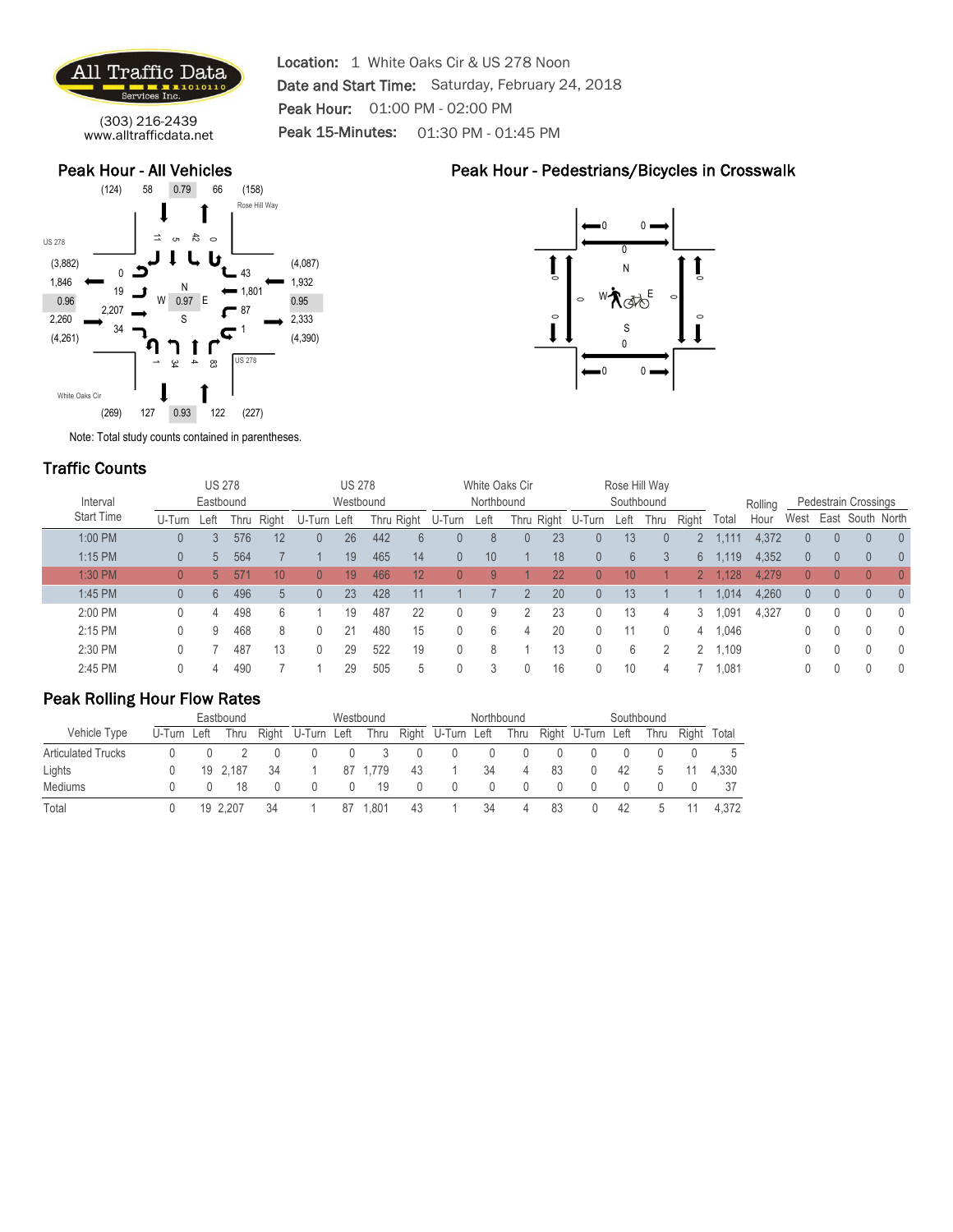

Location: 2 Buck Island Rd & US 278 Noon Date and Start Time: Saturday, March 03, 2018 Peak Hour: 01:00 PM - 02:00 PM Peak 15-Minutes: 01:00 PM - 01:15 PM

(303) 216-2439 www.alltrafficdata.net



Peak Hour - Pedestrians/Bicycles in Crosswalk



Note: Total study counts contained in parentheses.

### Traffic Counts

|                   |        | <b>US 278</b> |      |       |                | <b>US 278</b> |     |                |                | <b>Buck Island Rd</b> |   |    |                   |            | Belfair Oaks Dr |                |       |         |                |                |                      |                |
|-------------------|--------|---------------|------|-------|----------------|---------------|-----|----------------|----------------|-----------------------|---|----|-------------------|------------|-----------------|----------------|-------|---------|----------------|----------------|----------------------|----------------|
| Interval          |        | Eastbound     |      |       |                | Westbound     |     |                |                | Northbound            |   |    |                   | Southbound |                 |                |       | Rolling |                |                | Pedestrain Crossings |                |
| <b>Start Time</b> | U-Turn | Left          | Thru | Right | U-Turn Left    |               |     | Thru Right     | U-Turn         | Left                  |   |    | Thru Right U-Turn | Left       | Thru            | Right          | Total | Hour    | West           |                | East South North     |                |
| 1:00 PM           |        |               | 621  | 17    |                |               | 452 |                | 0              | 30                    |   | 23 | 0                 | 6          |                 |                | .187  | 4.560   | $\overline{0}$ | $\overline{0}$ | $\theta$             | $\theta$       |
| $1:15$ PM         | 5      | 5             | 546  | 30    |                | 24            | 428 |                | $\overline{0}$ | 38                    | 3 | 27 | 0                 | 5          | 4               | $2^{\circ}$    | .121  | 4,467   | $\overline{0}$ | 0              | $\Omega$             | $\theta$       |
| 1:30 PM           |        |               | 527  | 26    | 3              | 18            | 410 | $\overline{4}$ | 0              | 52                    | 3 | 32 | 0                 | 9          | $\overline{4}$  | 5 <sup>5</sup> | 0.098 | 4,485   | $\overline{0}$ | 0              | $\Omega$             | $\theta$       |
| 1:45 PM           |        |               | 591  | 23    | $\overline{2}$ | 18            | 435 | 4              | $\overline{0}$ | 40                    | 3 | 15 | 0                 | 11         | 3               | $\mathbf{2}$   | 1,154 | 4,519   | $\mathbf{0}$   | $\theta$       | $\Omega$             | $\theta$       |
| 2:00 PM           | 8      | 6             | 506  | 26    | 4              | 26            | 422 |                | 0              | 43                    | 5 | 31 |                   |            | 4               | 4              | 0.094 | 4,447   | 0              | 0              |                      | $\mathbf{0}$   |
| 2:15 PM           | 6      |               | 529  | 27    |                | 22            | 468 | 6              | 0              | 45                    |   | 22 | 0                 |            |                 |                | 1,139 |         | 0              |                |                      | $\overline{0}$ |
| 2:30 PM           |        | 4             | 501  | 20    |                | 26            | 491 | 6              | 0              | 47                    | 4 | 18 | 0                 | 6          |                 | 3              | 1,132 |         |                |                |                      | $\mathbf{0}$   |
| 2:45 PM           |        | 6             | 503  | 22    |                |               | 436 | 6              |                | 47                    | 4 | 15 |                   |            | 4               | 6              | 1.082 |         | 0              |                |                      |                |

|                           |             | Eastbound |       |             | Westbound |    |                   |     | Northbound |     |                   |    | Southbound |       |       |
|---------------------------|-------------|-----------|-------|-------------|-----------|----|-------------------|-----|------------|-----|-------------------|----|------------|-------|-------|
| Vehicle Type              | U-Turn Left | Thru      | Right | U-Turn Left | Thru      |    | Right U-Turn Left |     | Thru       |     | Right U-Turn Left |    | Thru       | Riaht | Total |
| <b>Articulated Trucks</b> |             |           |       |             |           |    |                   |     |            |     |                   |    |            |       |       |
| Lights                    |             | 16 2.247  | 96    |             | 1.703     | 14 |                   | 158 |            | 96  |                   | 30 | 14         | 10    | 4.495 |
| <b>Mediums</b>            |             | 35        |       |             | -21       |    |                   |     |            |     |                   |    |            |       | 61    |
| Total                     | 15          | 2.285     | 96    |             | .725      | 14 |                   | 160 | 11         | -97 |                   | 31 | 14         | 10    | 4.560 |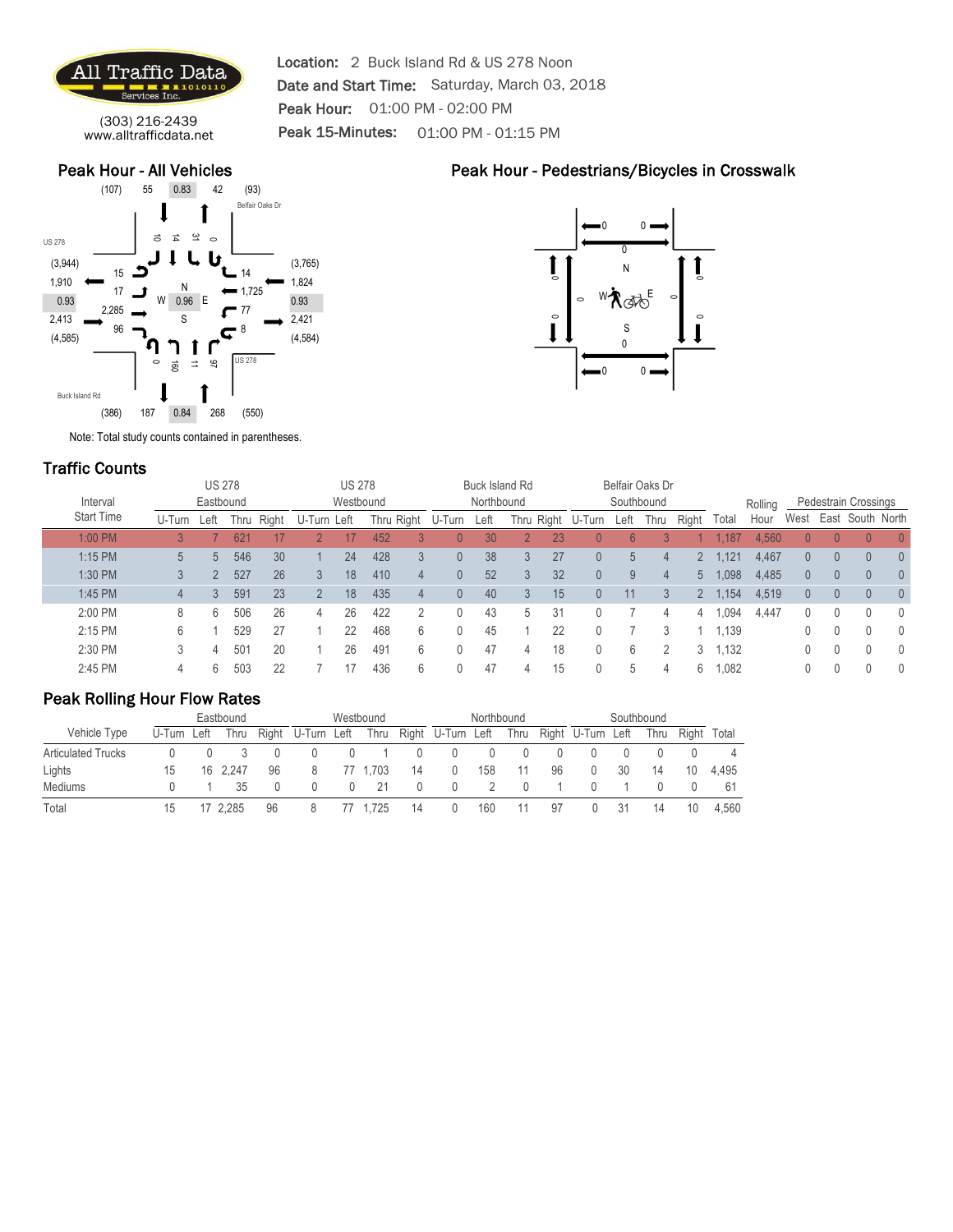

Location: 3 Simmonsville Rd & US 278 Noon Date and Start Time: Saturday, March 03, 2018 Peak Hour: 01:30 PM - 02:30 PM Peak 15-Minutes: 02:15 PM - 02:30 PM

(303) 216-2439 www.alltrafficdata.net

#### Peak Hour - All Vehicles



# Peak Hour - Pedestrians/Bicycles in Crosswalk



Note: Total study counts contained in parentheses.

## Traffic Counts

|                   |        | <b>US 278</b> |     |            |        | <b>US 278</b> |     |            |                | Simmonsville Rd |    |            |        |            | Belfair Village Dr |       |       |         |                |   |                      |                                  |
|-------------------|--------|---------------|-----|------------|--------|---------------|-----|------------|----------------|-----------------|----|------------|--------|------------|--------------------|-------|-------|---------|----------------|---|----------------------|----------------------------------|
| Interval          |        | Eastbound     |     |            |        | Westbound     |     |            |                | Northbound      |    |            |        | Southbound |                    |       |       | Rolling |                |   | Pedestrain Crossings |                                  |
| <b>Start Time</b> | U-Turn | Left          |     | Thru Right | U-Turn | Left          |     | Thru Right | U-Turn         | Left            |    | Thru Right | U-Turn | ∟eft       | Thru               | Right | Total | Hour    | West           |   | East South North     |                                  |
| 1:00 PM           | 10     | 38            | 463 | 32         | 27     | 36            | 361 | 31         |                | 44              | 20 | 44         | 0      | 49         | 31                 | 43    | .230  | 5.198   | 0              |   | 0                    | 0                                |
| 1:15 PM           |        | 28            | 585 | 32         | 9      | 31            | 356 | 35         |                | 45              | 35 | 39         | 0      | 48         |                    | 45    | .313  | 5.234   | 0              |   |                      | $\mathbf{0}$                     |
| 1:30 PM           | 6      | 43            | 560 | 33         | 18     | 40            | 396 | 31         | $\overline{0}$ | 38              | 24 | 48         | 0      | 46         | 30                 | 49    | ,362  | 5,288   | $\overline{0}$ |   |                      | $\overline{0}$                   |
| 1:45 PM           | 6      | 37            | 490 | 41         | 17     | 34            | 393 | 32         | $\overline{0}$ | 47              | 39 | 40         | 0      | 36         | 31                 | 50    | ,293  | 5.140   | $\overline{0}$ | 0 | $\theta$             | $\overline{0}$                   |
| 2:00 PM           | 6      | 26            | 544 | 32         | 8      | 29            | 355 | 29         | $\overline{0}$ | 49              | 22 | 34         | 0      | 70         | 21                 | 41    | .266  | 5.211   | 0              |   | $\Omega$             | $\Omega$                         |
| 2:15 PM           | 6      | 44            | 520 | 28         | 15     | 36            | 453 | 30         |                | 53              | 27 | 39         | 0      | 44         | 30                 | 41    | 1,367 |         | $\overline{0}$ |   | $\overline{0}$       | $\theta$                         |
| 2:30 PM           | 10     | 27            | 431 | 30         | 12     | 45            | 396 | 23         | 4              | 56              | 34 | 33         | 0      | 47         | 28                 | 38    | 1,214 |         | 0              |   |                      | $\begin{array}{c} \n\end{array}$ |
| 2:45 PM           |        | 33            | 570 | 27         | 14     | 39            | 426 | 30         | $\mathcal{D}$  | 36              | 25 | 27         | 0      | 51         | 27                 | 53    | .364  |         | 0              |   |                      | $\Omega$                         |

|                           |             | Eastbound |       |             |     | Westbound |     |                   | Northbound |      |     |                   |     | Southbound |     |             |
|---------------------------|-------------|-----------|-------|-------------|-----|-----------|-----|-------------------|------------|------|-----|-------------------|-----|------------|-----|-------------|
| Vehicle Type              | U-Turn Left | Thru      | Right | U-Turn Left |     | Thru      |     | Right U-Turn Left |            | Thru |     | Right U-Turn Left |     | Thru       |     | Right Total |
| <b>Articulated Trucks</b> |             |           |       |             |     |           |     |                   |            |      |     |                   |     |            |     |             |
| Lights                    | 24          | 148 2.093 | 128   | 58          | 139 | 1.579     | 121 |                   | 183        | 111  | 161 |                   | 195 | 112        | 181 | 5.234       |
| Mediums                   |             | 20        |       |             |     | 16        |     |                   |            |      |     |                   |     |            |     | -51         |
| Total                     |             | 150 2.114 | 134   | 58          | 139 | 1.597     | 122 |                   | 187        | 112  | 161 |                   | 196 | 112        | 181 | 5.288       |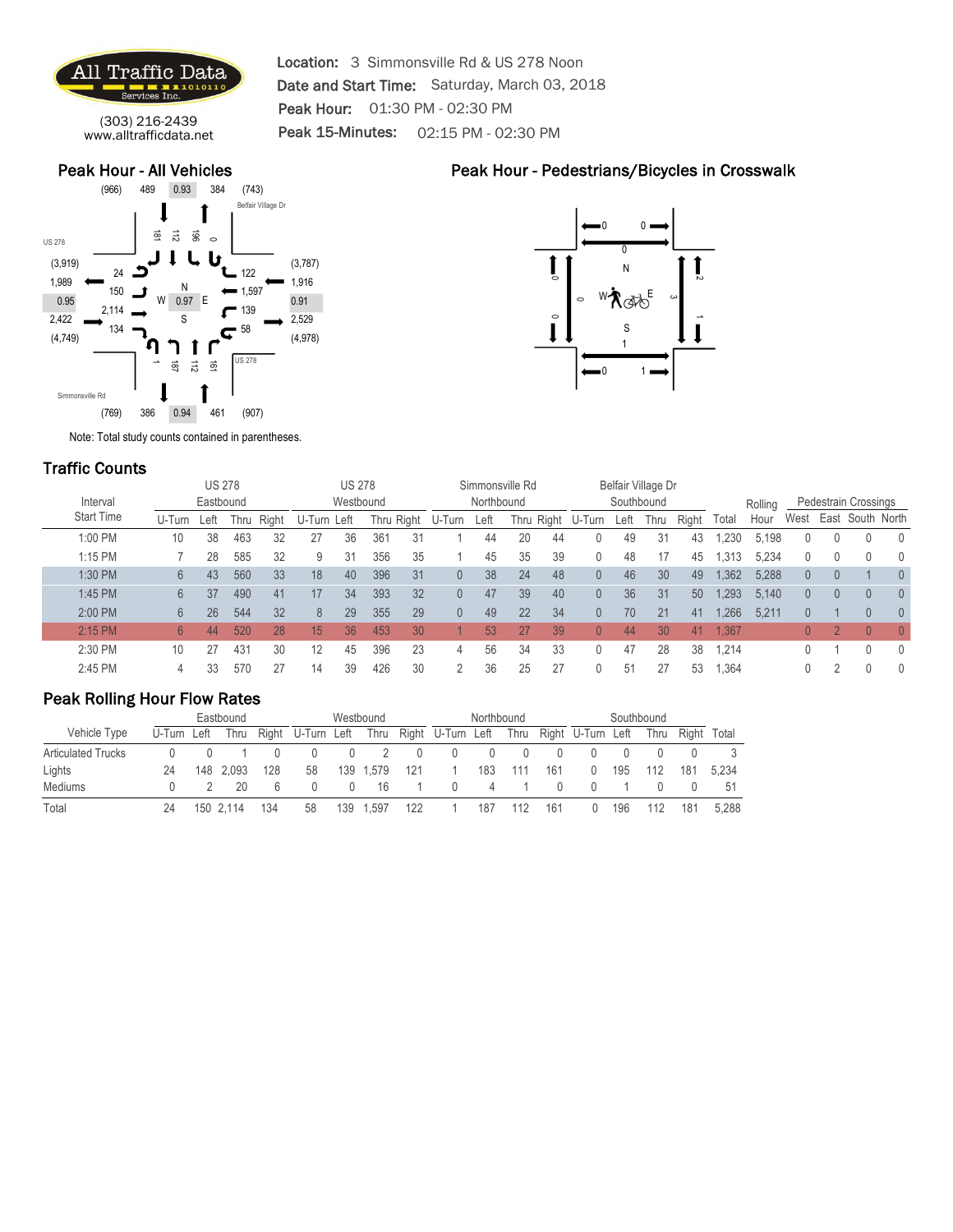

Location: 4 Bluffton Rd & US 278 Noon Date and Start Time: Saturday, March 03, 2018 Peak Hour: 01:30 PM - 02:30 PM Peak 15-Minutes: 01:30 PM - 01:45 PM

(303) 216-2439 www.alltrafficdata.net

#### Peak Hour - All Vehicles



Peak Hour - Pedestrians/Bicycles in Crosswalk



Note: Total study counts contained in parentheses.

### Traffic Counts

|          |                   |        | <b>US 278</b>   |     |            |                | <b>US 278</b> |     |    |                   | <b>Bluffton Rd</b> |                |    |                   | Waterford Dr |      |                |         |         |                |          |                      |              |
|----------|-------------------|--------|-----------------|-----|------------|----------------|---------------|-----|----|-------------------|--------------------|----------------|----|-------------------|--------------|------|----------------|---------|---------|----------------|----------|----------------------|--------------|
| Interval |                   |        | Eastbound       |     |            |                | Westbound     |     |    |                   | Northbound         |                |    |                   | Southbound   |      |                |         | Rolling |                |          | Pedestrain Crossings |              |
|          | <b>Start Time</b> | U-Turn | Left            |     | Thru Right | U-Turn Left    |               |     |    | Thru Right U-Turn | Left               |                |    | Thru Right U-Turn | Left         | Thru | Right          | Total   | Hour    | West           | East     | South                | North        |
|          | 1:00 PM           | 5      | 5               | 451 | 92         |                | 79            | 369 | 15 |                   | 111                | 9              | 68 |                   |              |      | 4              | ,216    | 4,997   | 0              |          | 0                    | $\theta$     |
| 1:15 PM  |                   |        | 9               | 513 | 78         | 0              | 62            | 374 | 5  |                   | 107                | 5              | 74 | 0                 | 10           |      | 8              | ,248    | 5,076   | 0              |          | 0                    | $\theta$     |
| 1:30 PM  |                   | 8      | 10 <sup>1</sup> | 549 | 76         | $\Omega$       | 87            | 413 |    | $\Omega$          | 104                | 4              | 67 | 0                 | 13           |      | 6              | .345    | 5.133   | $\overline{0}$ | $\theta$ | $\Omega$             | $\theta$     |
| 1:45 PM  |                   | 6      | 5 <sup>5</sup>  | 443 | 77         | $\Omega$       | 93            | 326 | 9  | $\Omega$          | 132                | 5 <sup>5</sup> | 71 | 0                 | 12           | 5    | $\overline{4}$ | .188    | 4,964   | $\mathbf{0}$   | $\theta$ | $\overline{0}$       | $\theta$     |
| 2:00 PM  |                   |        | 5               | 508 | 74         | $\Omega$       | 72            | 427 | 4  |                   | 109                | $\mathfrak{D}$ | 74 | 0                 |              |      |                | 1,295   | 5,098   | $\overline{0}$ | $\theta$ | $\Omega$             | $\theta$     |
| 2:15 PM  |                   |        | 8               | 521 | 70         | $\overline{0}$ | 61            | 431 | 9  | $\Omega$          | 112                | 3              | 65 | 0                 | 9            |      |                | 2 1,305 |         |                | $\Omega$ | $\overline{0}$       | $\theta$     |
| 2:30 PM  |                   | 6      | 5               | 412 | 65         | 0              | 80            | 385 | 6  |                   | 129                | 8              | 57 | 0                 | 11           | 6    |                | 6 1,176 |         |                |          |                      | $\mathbf{0}$ |
| 2:45 PM  |                   | 4      | 10              | 523 | 69         |                | 76            | 459 | 8  |                   | 101                | 4              | 57 |                   |              | 4    | 4              | 1.322   |         |                |          |                      | 0            |

|                           |             | Eastbound |       |             |     | Westbound   |       |             |     | Northbound |     |                   |    | Southbound |       |       |
|---------------------------|-------------|-----------|-------|-------------|-----|-------------|-------|-------------|-----|------------|-----|-------------------|----|------------|-------|-------|
| Vehicle Type              | U-Turn Left | Thru      | Right | U-Turn Left |     | <b>Thru</b> | Right | U-Turn Left |     | Thru       |     | Right U-Turn Left |    | Thru       | Riaht | Total |
| <b>Articulated Trucks</b> |             |           |       |             |     |             |       |             |     |            |     |                   |    |            |       |       |
| Lights                    | 23          | 28 2.001  | 295   |             | 311 | 1.582       | 28    | 0           | 455 | 14         | 276 |                   | 41 | 20         | 15    | 5.089 |
| Mediums                   |             |           |       |             |     |             |       |             |     |            |     |                   |    |            |       | 39    |
| Total                     |             | 2.021     | 297   |             | 313 | .597        | 29    | U           | 457 | 14         | 277 |                   | 41 | 20         | 15    | 5.133 |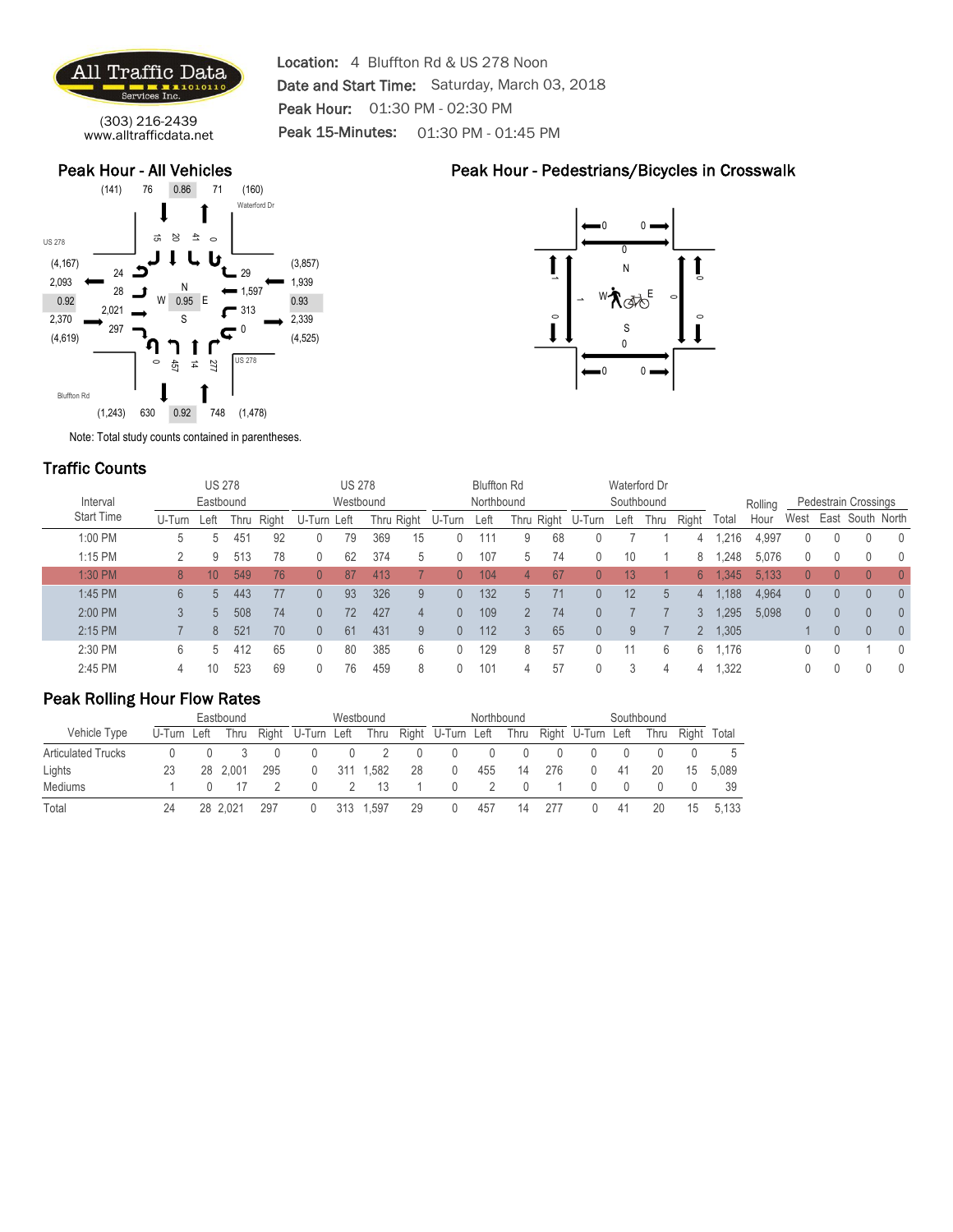

Location: 5 Homedepot & US 278 Noon Date and Start Time: Saturday, February 24, 2018 Peak Hour: 01:00 PM - 02:00 PM Peak 15-Minutes: 01:00 PM - 01:15 PM

(303) 216-2439 www.alltrafficdata.net

#### Peak Hour - All Vehicles



Note: Total study counts contained in parentheses.

### Traffic Counts

| Interval          |                | <b>US 278</b><br>Eastbound |      |       |                | <b>US 278</b><br>Westbound |     |            |                | Homedepot<br>Northbound |      |    |              | Target<br>Southbound |      |       |       | Rolling |                |                | Pedestrain Crossings |                |
|-------------------|----------------|----------------------------|------|-------|----------------|----------------------------|-----|------------|----------------|-------------------------|------|----|--------------|----------------------|------|-------|-------|---------|----------------|----------------|----------------------|----------------|
| <b>Start Time</b> | U-Turn         | Left                       | Thru | Right | U-Turn         | Left                       |     | Thru Right | U-Turn         | Left                    | Thru |    | Right U-Turn | Left                 | Thru | Right | Total | Hour    | West           | East           | South                | North          |
| 1:00 PM           | C              | 62                         | 555  | 31    | 4              | 29                         | 390 | 23         | $\mathbf{0}$   | 12                      | 19   | 36 | 0            | 25                   | 4    | 43    | 1,235 | 4.796   | $\overline{0}$ | $\overline{0}$ | $\overline{0}$       |                |
| $1:15$ PM         | $\overline{2}$ | 57                         | 497  | 25    | 2              | 27                         | 397 | 18         | 0              | 30                      | 17   | 39 | 0            | 34                   | 9    | 43    | .197  | 4,680   | $\overline{0}$ | 0              | $\Omega$             | $\overline{0}$ |
| 1:30 PM           |                | 47                         | 462  | 34    | 4              | 35                         | 415 | 29         | $\overline{0}$ | 18                      | 12   | 32 | 0            | 31                   | 14   | 37    | 1,173 | 4,727   | $\overline{0}$ | 0              | $\Omega$             | $\theta$       |
| 1:45 PM           | 4              | 60                         | 469  | 24    | 5 <sup>5</sup> | 35                         | 435 | 16         | $\overline{0}$ | 16                      | 18   | 39 | 0            | 16                   | 19   | 35    | 1,191 | 4,690   | $\overline{0}$ | $\overline{0}$ | $\Omega$             | $\theta$       |
| 2:00 PM           | 8              | 56                         | 425  | 22    | 4              | 29                         | 384 | 24         | 0              | 36                      | 18   | 34 | 0            | 30                   | 13   | 36    | 1.119 | 4,609   | 0              | 0              |                      | $\mathbf{0}$   |
| 2:15 PM           |                | 55                         | 527  | 35    | 5              | 40                         | 433 | 16         | 0              | 14                      | 13   | 32 |              | 24                   | 9    | 38    | 1,244 |         | 0              | 0              |                      | $\mathbf{0}$   |
| 2:30 PM           | 4              | 42                         | 424  | 22    |                | 34                         | 431 | 13         | 0              | 26                      | 8    | 41 | 0            | 30                   | 12   | 42    | 1,136 |         |                | 0              |                      | $\mathbf{0}$   |
| 2:45 PM           |                | 49                         | 454  | 22    |                | 27                         | 399 | 17         | 0              | 22                      |      | 34 |              | 31                   | 12   | 29    | 1.110 |         | 0              |                |                      |                |

### Peak Rolling Hour Flow Rates

|                           |             |     | Eastbound |     |                   |     | Westbound |    |                   |    | Northbound       |     |                   |     | Southbound |     |             |
|---------------------------|-------------|-----|-----------|-----|-------------------|-----|-----------|----|-------------------|----|------------------|-----|-------------------|-----|------------|-----|-------------|
| Vehicle Type              | U-Turn Left |     | Thru      |     | Right U-Turn Left |     | Thru      |    | Right U-Turn Left |    | Thru             |     | Right U-Turn Left |     | Thru       |     | Right Total |
| <b>Articulated Trucks</b> |             |     |           |     |                   |     | 4         |    |                   |    |                  |     |                   |     |            |     | 5           |
| Lights                    |             |     | 225 1.970 |     | 15                | 125 | 1.618     | 86 | 0                 | 74 | 66               | 146 | 0                 | 106 | 46         | 158 | 4.759       |
| Mediums                   |             |     |           |     |                   |     | 15        |    |                   |    | $\left( \right)$ |     |                   |     |            |     | 32          |
| Total                     |             | 226 | 1.983     | 114 | 15                | 126 | 1.637     | 86 | U                 | 76 | 66               | 146 |                   | 106 | 46         | 158 | 4.796       |

### Peak Hour - Pedestrians/Bicycles in Crosswalk

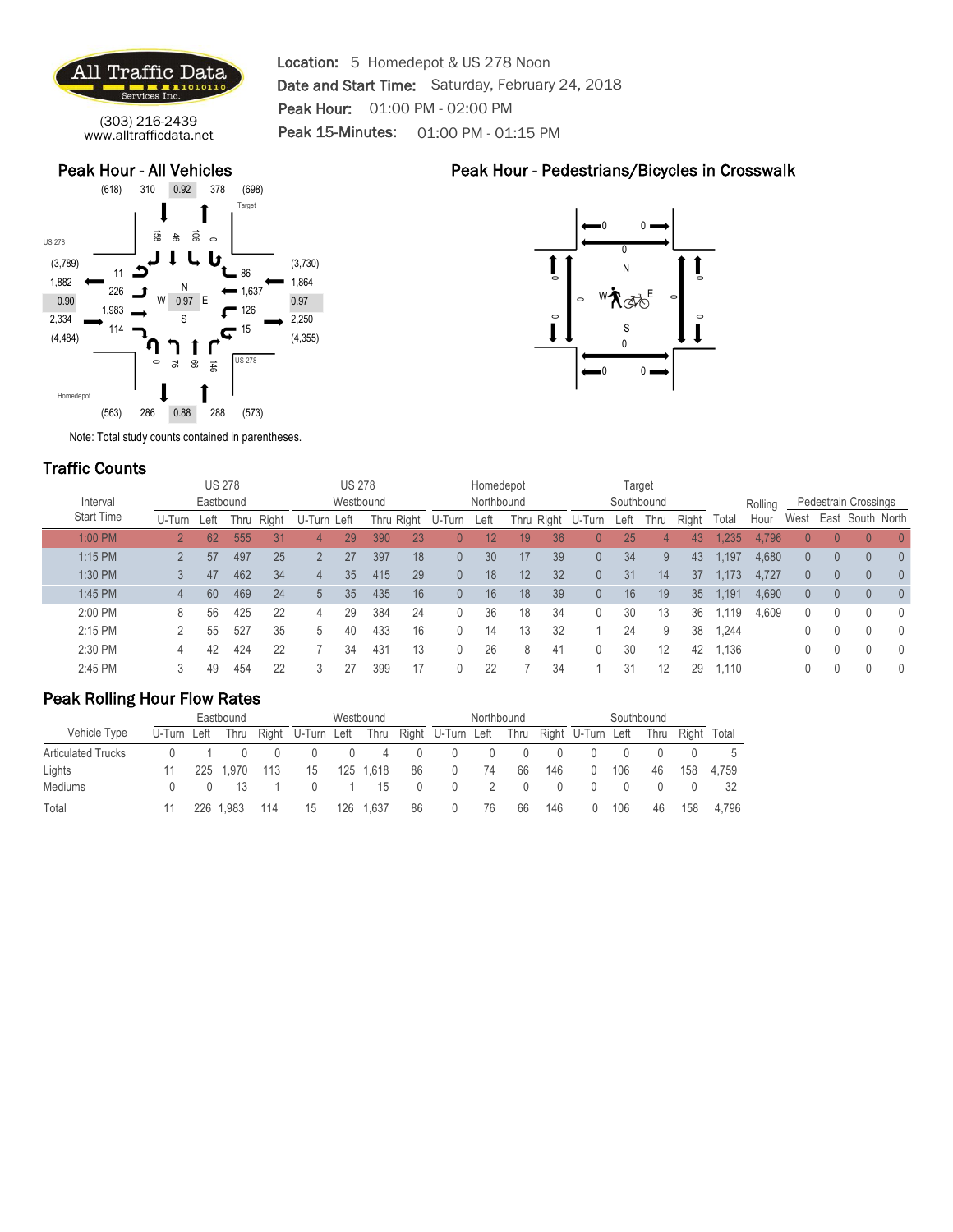

Location: 6 Burnt Church Rd & US 278 Noon Date and Start Time: Saturday, February 24, 2018 Peak Hour: 01:00 PM - 02:00 PM Peak 15-Minutes: 01:00 PM - 01:15 PM

(303) 216-2439 www.alltrafficdata.net

#### Peak Hour - All Vehicles



Peak Hour - Pedestrians/Bicycles in Crosswalk



Note: Total study counts contained in parentheses.

### Traffic Counts

|                   |        | <b>US 278</b> |             |       |             | <b>US 278</b> |     |            |                | Burnt Church Rd |    |    |                   |            | Trimblestone Rd |       |       |         |                |                |                      |                  |
|-------------------|--------|---------------|-------------|-------|-------------|---------------|-----|------------|----------------|-----------------|----|----|-------------------|------------|-----------------|-------|-------|---------|----------------|----------------|----------------------|------------------|
| Interval          |        | Eastbound     |             |       |             | Westbound     |     |            |                | Northbound      |    |    |                   | Southbound |                 |       |       | Rolling |                |                | Pedestrain Crossings |                  |
| <b>Start Time</b> | U-Turn | Left          | <b>Thru</b> | Right | U-Turn Left |               |     | Thru Right | U-Turn         | Left            |    |    | Thru Right U-Turn | Left       | Thru            | Right | Total | Hour    | West           |                |                      | East South North |
| 1:00 PM           | 19     | 15            | 571         | 37    | 5.          | 18            | 389 | 11         | 0              | 25              | 20 | 33 | 0                 | 22         | 5 <sub>1</sub>  | 6     | .176  | 4.505   | $\overline{0}$ | $\overline{0}$ | $\theta$             | $\theta$         |
| $1:15$ PM         | 9      | 17            | 497         | 26    | 3           | 20            | 402 | 26         | $\overline{0}$ | 26              | 12 | 34 | 0                 | 21         | 3               |       | 1,099 | 4,382   | $\mathbf{0}$   | 0              | $\Omega$             | $\theta$         |
| 1:30 PM           |        | 16            | 470         | 17    | 6           | 26            | 392 | 33         | $\overline{0}$ | 36              | 17 | 27 |                   | 25         | 12              | 12    | 1,097 | 4,426   | $\overline{0}$ | $\overline{0}$ | $\Omega$             | $\theta$         |
| 1:45 PM           | 12     | 23            | 509         | 16    | 3           | 12            | 421 | 22         | $\overline{0}$ | 29              | 12 | 33 | $\overline{0}$    | 18         | 11              | 12    | 1,133 | 4,440   | $\mathbf{0}$   | $\theta$       | $\overline{0}$       | $\theta$         |
| 2:00 PM           | 12     | 15            | 446         | 26    |             | 23            | 404 | 20         | 0              | 21              | 9  | 24 | 0                 | 28         | 12              | 12    | 1,053 | 4,394   | 0              | 0              |                      | $\mathbf{0}$     |
| 2:15 PM           | 8      | 15            | 534         | 21    | 5.          |               | 406 | 18         | 0.             | 27              | 18 | 29 | 0                 | 24         | 11              | 10    | 1,143 |         | 0              | 0              |                      | $\theta$         |
| 2:30 PM           | 12     | 9             | 457         | 21    | 8           | 21            | 463 | 17         | 0.             | 24              | 9  | 32 | 0                 | 23         | 8               |       | 1.111 |         |                | 0              |                      | $\mathbf{0}$     |
| 2:45 PM           |        |               | 474         | 29    |             | 16            | 404 | 29         | 0              | 24              |    | 30 |                   | 23         |                 | 3     | 1.087 |         | 0              |                |                      | $\mathbf{0}$     |

|                           |             | Eastbound |       |             |    | Westbound |    |                   |     | Northbound |     |                   |    | Southbound |       |       |
|---------------------------|-------------|-----------|-------|-------------|----|-----------|----|-------------------|-----|------------|-----|-------------------|----|------------|-------|-------|
| Vehicle Type              | U-Turn Left | Thru      | Right | U-Turn Left |    | Thru      |    | Right U-Turn Left |     | Thru       |     | Right U-Turn Left |    | Thru       | Riaht | Total |
| <b>Articulated Trucks</b> |             |           |       |             |    |           |    |                   |     |            |     |                   |    |            |       |       |
| Lights                    |             | 2.037     | 94    |             | 76 | .588      | 91 |                   | 114 | 61         | 127 |                   | 86 | 31         | 33    | 4.474 |
| <b>Mediums</b>            |             |           |       |             |    |           |    |                   |     |            |     |                   |    |            |       |       |
| Total                     |             | 2.047     | 96    |             | 76 | 1.604     | 92 | U                 | 116 | 61         | 127 |                   | 86 | 31         | 33    | 4.505 |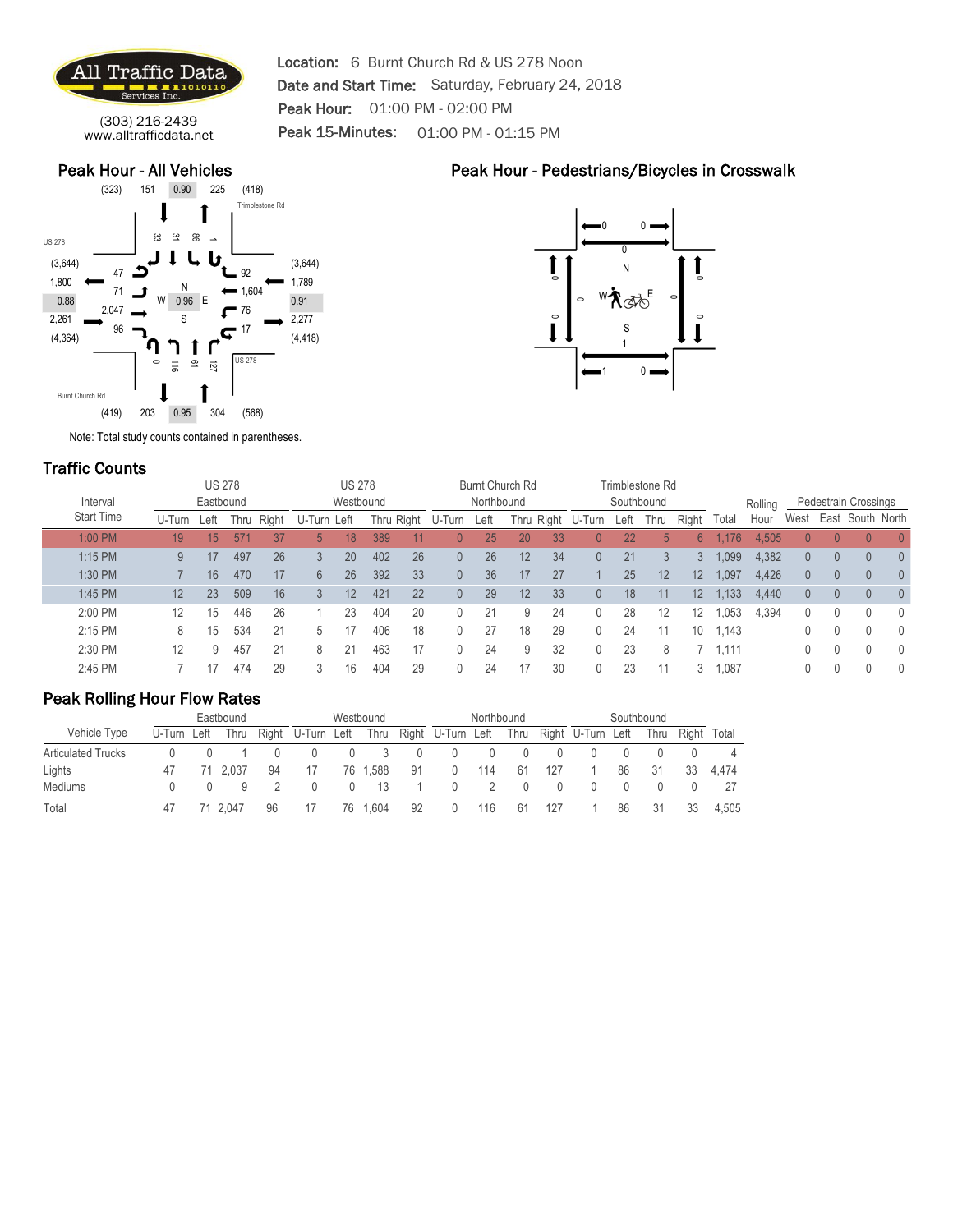

Location: 7 Tanger Outlet 1 & US 278 Noon Date and Start Time: Saturday, February 24, 2018 Peak Hour: 01:00 PM - 02:00 PM Peak 15-Minutes: 01:15 PM - 01:30 PM

(303) 216-2439 www.alltrafficdata.net

#### Peak Hour - All Vehicles



Peak Hour - Pedestrians/Bicycles in Crosswalk



Note: Total study counts contained in parentheses.

### Traffic Counts

|                   |        | <b>US 278</b>   |      |       |             | <b>US 278</b> |     |                |                | Tanger Outlet 1 |                |            |        |            | Sawmill Creek Rd |       |       |         |                |                |                             |                                  |
|-------------------|--------|-----------------|------|-------|-------------|---------------|-----|----------------|----------------|-----------------|----------------|------------|--------|------------|------------------|-------|-------|---------|----------------|----------------|-----------------------------|----------------------------------|
| Interval          |        | Eastbound       |      |       |             | Westbound     |     |                |                | Northbound      |                |            |        | Southbound |                  |       |       | Rolling |                |                | <b>Pedestrain Crossings</b> |                                  |
| <b>Start Time</b> | U-Turn | Left            | Thru | Right | U-Turn Left |               |     | Thru Right     | U-Turn         | Left            |                | Thru Right | U-Turn | Left       | Thru             | Right | Total | Hour    | West           | East           | South North                 |                                  |
| 1:00 PM           | 6      | 9               | 527  | 45    | 4           | 28            | 353 |                |                | 31              | 4              | 22         | 0      | 5          | $\overline{0}$   | 10    | .048  | 4.288   | $\overline{0}$ | $\overline{0}$ | $\mathbf{0}$                | $\overline{0}$                   |
| $1:15$ PM         | $2^+$  | 16              | 503  | 66    | 5           | 20            | 425 | $\overline{4}$ | $\mathbf{0}$   | 26              | 2              | 23         | 0      |            | $\overline{0}$   | 12    | 1.107 | 4.279   | $\mathbf{0}$   | $\theta$       | $\Omega$                    | $\theta$                         |
| 1:30 PM           |        | 13              | 471  | 53    |             | 29            | 425 | $\overline{4}$ | $\mathbf{0}$   | 35              | $\overline{0}$ | 22         | 0      | 9          |                  | 9     | .081  | 4,209   | $\overline{0}$ | $\overline{0}$ | $\theta$                    | $\overline{0}$                   |
| 1:45 PM           |        | 13 <sup>°</sup> | 451  | 64    |             | 21            | 427 | $\mathbf{3}$   | $\overline{0}$ | 24              | $\overline{0}$ | 25         | 0      |            |                  | 12    | .052  | 4,215   | $\overline{0}$ | 0              | $\theta$                    | $\Omega$                         |
| 2:00 PM           |        | 13              | 439  | 73    |             | 22            | 411 | 4              | 0              | 29              | 0              | 20         | 0      |            |                  | 14    | .039  | 4.189   | 0              | 0              | 0                           | $\mathbf{0}$                     |
| 2:15 PM           | b.     | 14              | 457  | 58    |             | 28            | 397 | 3              | 0              | 33              | 0              | 16         | 0      | 4          |                  | 14    | 1,037 |         | 0              | 0              | $\mathbf{0}$                | $\mathbf{0}$                     |
| 2:30 PM           | 9      | 9               | 485  | 51    | 8           | 25            | 437 |                | 0              | 26              |                | 20         | 0      | 4          | $\mathbf{0}$     | 9     | .087  |         | 0              | 0              |                             | $\begin{array}{c} \n\end{array}$ |
| 2:45 PM           |        | 9               | 449  | 52    | 5           | 25            | 404 | 4              |                | 3 <sup>1</sup>  |                | 31         |        | 4          |                  | 10    | 1.026 |         | 0              |                |                             | $\Omega$                         |

|                           |             |              | Eastbound |       |             |    | Westbound   |       |             |     | Northbound |    |                   |    | Southbound |       |       |
|---------------------------|-------------|--------------|-----------|-------|-------------|----|-------------|-------|-------------|-----|------------|----|-------------------|----|------------|-------|-------|
| Vehicle Type              | U-Turn Left |              | Thru      | Right | U-Turn Left |    | <b>Thru</b> | Right | U-Turn Left |     | Thru       |    | Right U-Turn Left |    | Thru       | Right | Total |
| <b>Articulated Trucks</b> |             |              |           |       |             |    |             |       |             |     |            |    |                   |    |            |       |       |
| ∟iqhts                    |             | $51 \quad 1$ | .941      | 228   | 23          | 98 | 1.613       | 13    |             | 116 | 6          | 92 |                   | 19 |            | 42    | 4.259 |
| Mediums                   |             |              |           |       |             |    | 14          |       |             |     |            |    |                   |    |            |       | 26    |
| Total                     |             | 51           | .952      | 228   | 23          | 98 | .630        | 13    |             | 116 | b          | 92 |                   | 19 |            | 43    | 4.288 |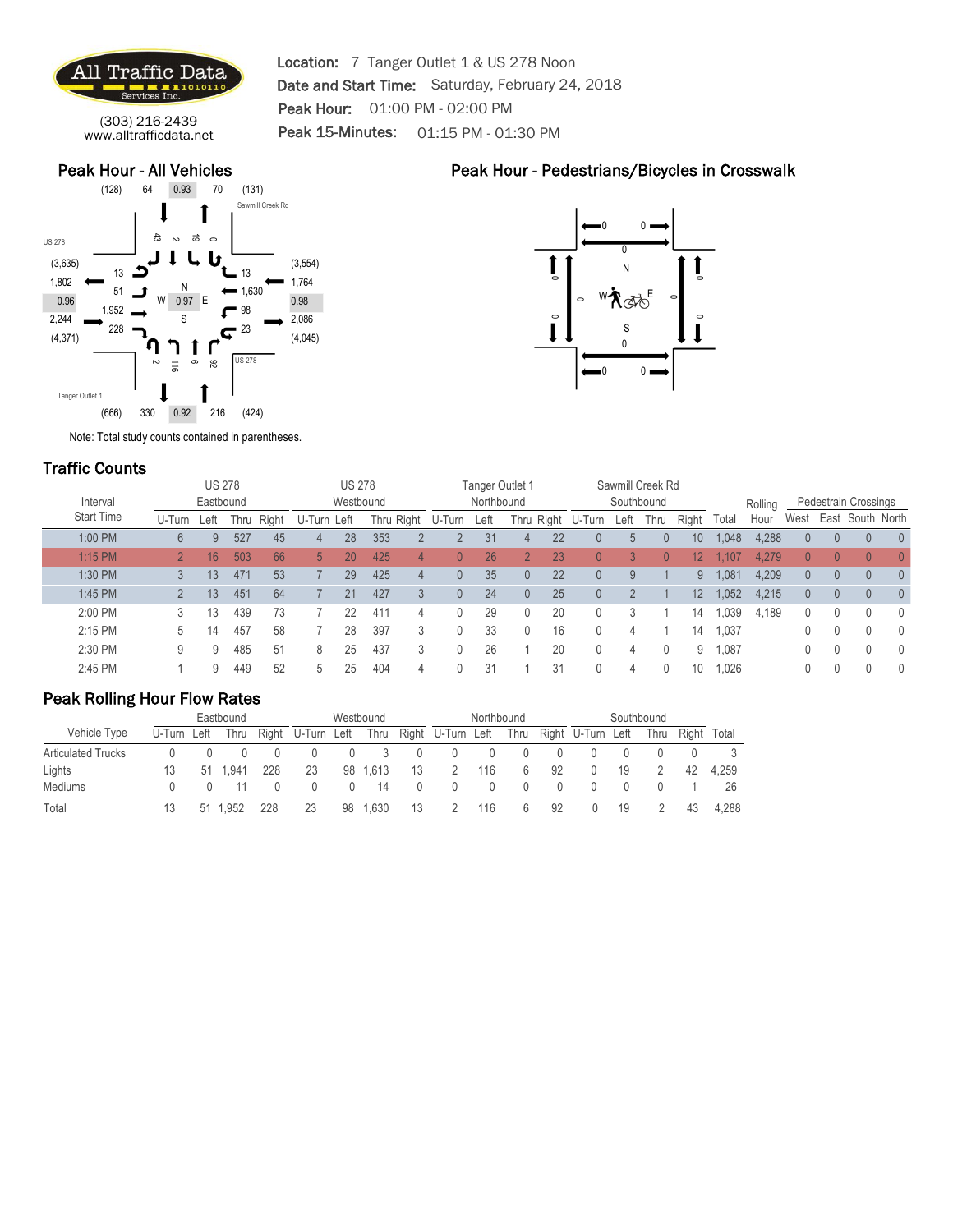

Location: 8 Malphrus Rd & US 278 Noon Date and Start Time: Saturday, February 24, 2018 Peak Hour: 01:00 PM - 02:00 PM Peak 15-Minutes: 01:30 PM - 01:45 PM

(303) 216-2439 www.alltrafficdata.net

#### Peak Hour - All Vehicles



Note: Total study counts contained in parentheses.

### Traffic Counts

| iiuiiv vvuitu     |        |      |     |                            |                |    |                |                            |                |                |                |                           |   |                   |                |            |                        |       |                |          |          |                               |
|-------------------|--------|------|-----|----------------------------|----------------|----|----------------|----------------------------|----------------|----------------|----------------|---------------------------|---|-------------------|----------------|------------|------------------------|-------|----------------|----------|----------|-------------------------------|
|                   |        |      |     |                            |                |    |                |                            |                |                |                |                           |   |                   |                |            |                        |       |                |          |          |                               |
| Interval          |        |      |     |                            |                |    |                |                            |                |                |                |                           |   |                   |                |            |                        |       |                |          |          |                               |
| <b>Start Time</b> | U-Turn | Left |     | Right                      |                |    |                |                            | U-Turn         | Left           |                |                           |   | Left              | Thru           | Right      | Total                  | Hour  | West           | East     |          | North                         |
| 1:00 PM           |        |      | 498 | 100                        |                | 23 | 298            | $\mathbf{0}$               | 0              | 70             |                | 73                        | 0 |                   |                |            | .085                   | 4,317 | $\overline{0}$ | $\theta$ | $\Omega$ | $\theta$                      |
| $1:15$ PM         | 11     |      | 433 | 90                         | $\overline{0}$ | 46 | 337            |                            | $\overline{0}$ | 80             |                | 63                        | 0 |                   | $\overline{2}$ |            | 069                    | 4,256 | 0              | 0        | $\Omega$ | $\theta$                      |
| 1:30 PM           | 9      | 5    | 451 | 96                         |                | 51 | 377            |                            | $\Omega$       | 71             |                | 51                        | 0 |                   |                |            | 1.123                  | 4.277 | $\overline{0}$ | $\Omega$ | $\Omega$ | $\Omega$                      |
| 1:45 PM           | 6      | 3    | 398 | 86                         |                | 38 | 349            |                            | 0              | 88             | $\overline{0}$ | 62                        | 0 |                   |                |            | 1,040                  | 4,241 | 0              | 0        | $\Omega$ | $\theta$                      |
| 2:00 PM           | 13     |      | 387 | 95                         | 0              | 28 | 365            |                            |                | 61             |                | 67                        | 0 |                   |                |            | ,024                   | 4,291 | 0              | 0        |          | 0                             |
| 2:15 PM           | 15     |      | 463 | 74                         | 0              | 39 | 358            |                            | 0              | 67             |                | 60                        | 0 | .h                |                |            | 1,090                  |       | 0              |          |          | $\mathbf{0}$                  |
| 2:30 PM           | 15     | C.   | 422 | 93                         |                | 40 | 377            | $\mathbf{0}$               |                | 73             |                | 53                        |   |                   |                |            | 1,087                  |       | 0              |          |          | $\mathbf{0}$                  |
| 2:45 PM           | 9      |      | 446 | 88                         | 0              | 30 | 395            | 6                          |                | 6 <sup>1</sup> |                | 46                        |   |                   |                |            | 1.090                  |       | 0              |          |          | $\overline{0}$                |
|                   |        |      |     | <b>US 278</b><br>Eastbound | [hru           |    | U-Turn<br>Left | <b>US 278</b><br>Westbound | Thru Right     | 5 <sub>5</sub> |                | Malphrus Rd<br>Northbound |   | Thru Right U-Turn | 5              | Southbound | Colleton River Dr<br>0 | 5     | Rolling        |          |          | Pedestrain Crossings<br>South |

#### Peak Rolling Hour Flow Rates

|                           |             |    | Eastbound |       |             |     | Westbound |                   | Northbound |      |     |                   |    | Southbound |       |       |
|---------------------------|-------------|----|-----------|-------|-------------|-----|-----------|-------------------|------------|------|-----|-------------------|----|------------|-------|-------|
| Vehicle Type              | U-Turn Left |    | Thru      | Right | U-Turn Left |     | Thru      | Right U-Turn Left |            | Thru |     | Right U-Turn Left |    | Thru       | Riaht | Total |
| <b>Articulated Trucks</b> |             |    |           |       |             |     |           |                   |            |      |     |                   |    |            |       | 5     |
| Lights                    | 36          |    | 10 1.766  | 371   |             | 158 | 1.345     | 0                 | 309        | 6    | 248 |                   | 10 |            | 5     | 4,283 |
| <b>Mediums</b>            |             |    |           |       |             |     | 14        |                   |            |      |     |                   |    |            |       | 29    |
| Total                     |             | 10 | .780      | 372   |             | 158 | 1.361     | U                 | 309        | b    | 249 |                   |    | 9          | b.    | 4.317 |

### Peak Hour - Pedestrians/Bicycles in Crosswalk

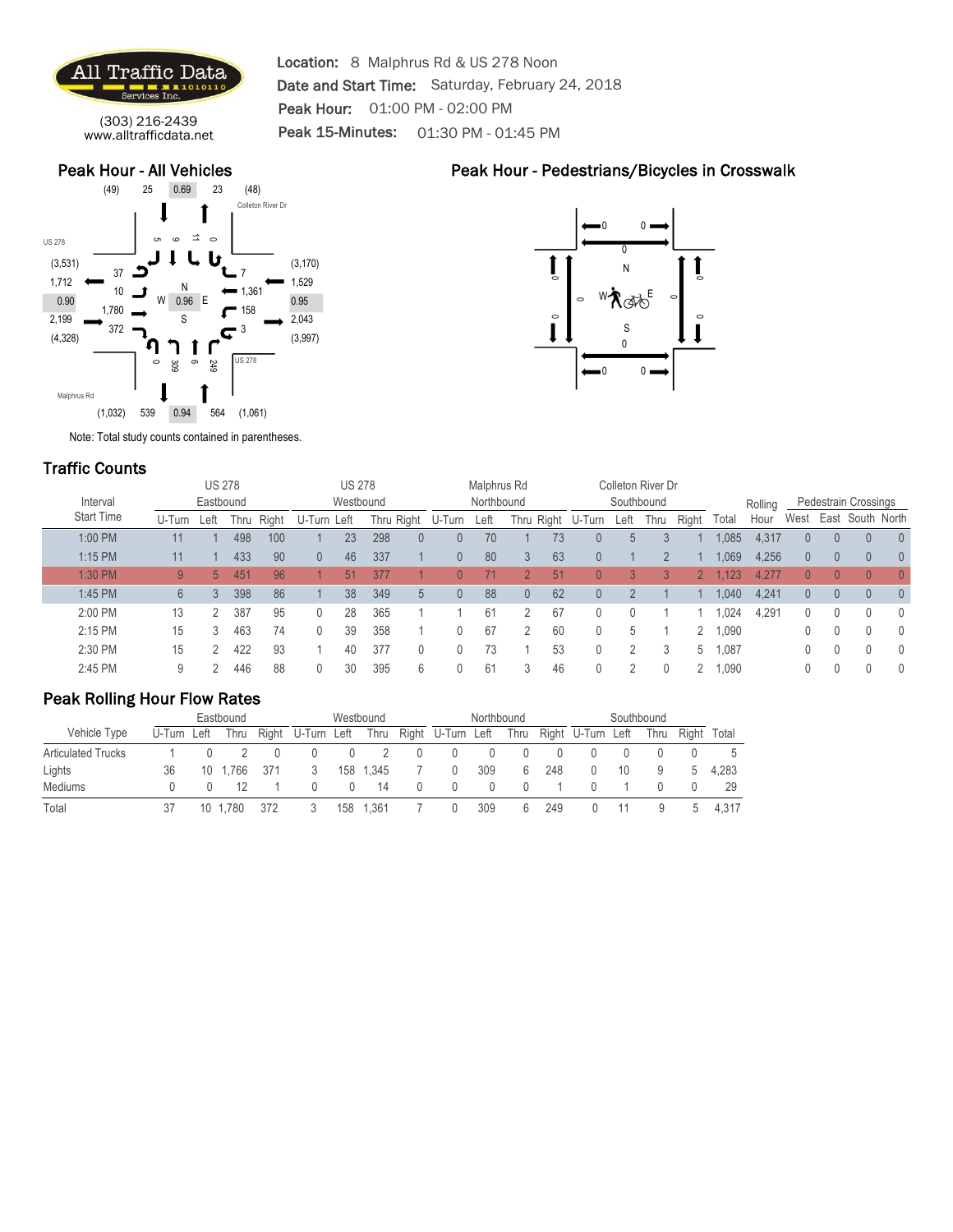

(303) 216-2439 www.alltrafficdata.net

#### Peak Hour - All Vehicles



0

 $\bullet$  0 0

S **WA**®

N

c

0 0

 $\circ$  $\tilde{I}$   $\mathbf C$ 

 $\epsilon$ 

 $\epsilon$ 



Note: Total study counts contained in parentheses.

### Traffic Counts

| Interval          |          | <b>US 278</b><br>Eastbound<br>Right<br>Left<br>Thru |     |    |             | <b>US 278</b><br>Westbound |     |              |        | Tanger Outlet 2<br>Northbound |                |    |                   | Southbound |      |       |       | Rolling |                |              | <b>Pedestrain Crossings</b> |  |
|-------------------|----------|-----------------------------------------------------|-----|----|-------------|----------------------------|-----|--------------|--------|-------------------------------|----------------|----|-------------------|------------|------|-------|-------|---------|----------------|--------------|-----------------------------|--|
| <b>Start Time</b> | U-Turn   |                                                     |     |    | U-Turn Left |                            |     | Thru Right   | U-Turn | Left                          |                |    | Thru Right U-Turn | Left       | Thru | Right | Total | Hour    | West           | East         | South North                 |  |
| 1:00 PM           |          |                                                     | 463 | 89 | 0           | 24                         | 293 | $\mathbf{0}$ |        | 52                            | 0              | 21 |                   |            |      |       | 942   | 3,792   | $\mathbf{0}$   | $\mathbf{0}$ |                             |  |
| 1:15 PM           |          |                                                     | 456 | 81 | 0           | 15                         | 365 | $\mathbf{0}$ |        | 46                            | 0              | 15 |                   |            |      |       | 978   | 3.741   | 0              | $\theta$     |                             |  |
| 1:30 PM           |          |                                                     | 370 | 83 | 2           | 26                         | 358 | $\mathbf{0}$ |        | 55                            | 0              | 23 |                   |            |      |       | 917   | 3.725   | 0              | 0            |                             |  |
| 1:45 PM           |          |                                                     | 403 | 80 | 0           | 18                         | 376 | $\mathbf{0}$ | 0      | 60                            | $\overline{0}$ | 18 |                   |            |      |       | 955   | 3,824   | $\overline{0}$ | $\theta$     | $\overline{0}$              |  |
| 2:00 PM           |          | $\Omega$                                            | 374 | 75 | 0           | 25                         | 354 | $\theta$     | 0      | 40                            | $\overline{0}$ | 23 |                   |            |      |       | 891   | 3.773   | $\Omega$       | $\theta$     | $\overline{0}$              |  |
| 2:15 PM           |          |                                                     | 432 | 81 | 0           | 13                         | 372 | $\mathbf{0}$ | 0      | 40                            | $\Omega$       | 24 |                   |            |      |       | 962   |         | $\overline{0}$ | $\theta$     | $\Omega$                    |  |
| 2:30 PM           | $\Omega$ | $\Omega$                                            | 437 | 70 | $\Omega$    | 16                         | 427 |              | 0      | 46                            | $\Omega$       | 20 |                   |            |      |       | 1.016 |         | 0              | $\Omega$     | $\theta$                    |  |
| 2:45 PM           |          |                                                     | 380 | 92 | N           | 19                         | 332 |              |        | 53                            |                | 28 |                   |            |      |       | 904   |         |                |              |                             |  |

Location: 9 Tanger Outlet 2 & US 278 Noon

Peak 15-Minutes: 02:30 PM - 02:45 PM

Peak Hour: 01:45 PM - 02:45 PM

Date and Start Time: Saturday, February 24, 2018

|                           |             | Eastbound   |     |                   |    | Westbound |                   |     | Northbound |    |                   | Southbound |       |       |
|---------------------------|-------------|-------------|-----|-------------------|----|-----------|-------------------|-----|------------|----|-------------------|------------|-------|-------|
| Vehicle Type              | U-Turn Left | Thru        |     | Right U-Turn Left |    | Thru      | Right U-Turn Left |     | Thru       |    | Right U-Turn Left | Thru       | Riaht | Total |
| <b>Articulated Trucks</b> |             |             |     |                   |    |           |                   |     |            |    |                   |            |       |       |
| Lights                    |             | $0 \t1.636$ | 306 |                   | 72 | .509      |                   | 186 |            | 85 |                   |            |       | 3.794 |
| Mediums                   |             |             |     |                   |    | 19        |                   |     |            |    |                   |            |       | 28    |
| Total                     |             | .646        | 306 |                   | 72 | .529      |                   | 186 |            | 85 |                   |            |       | 3.824 |